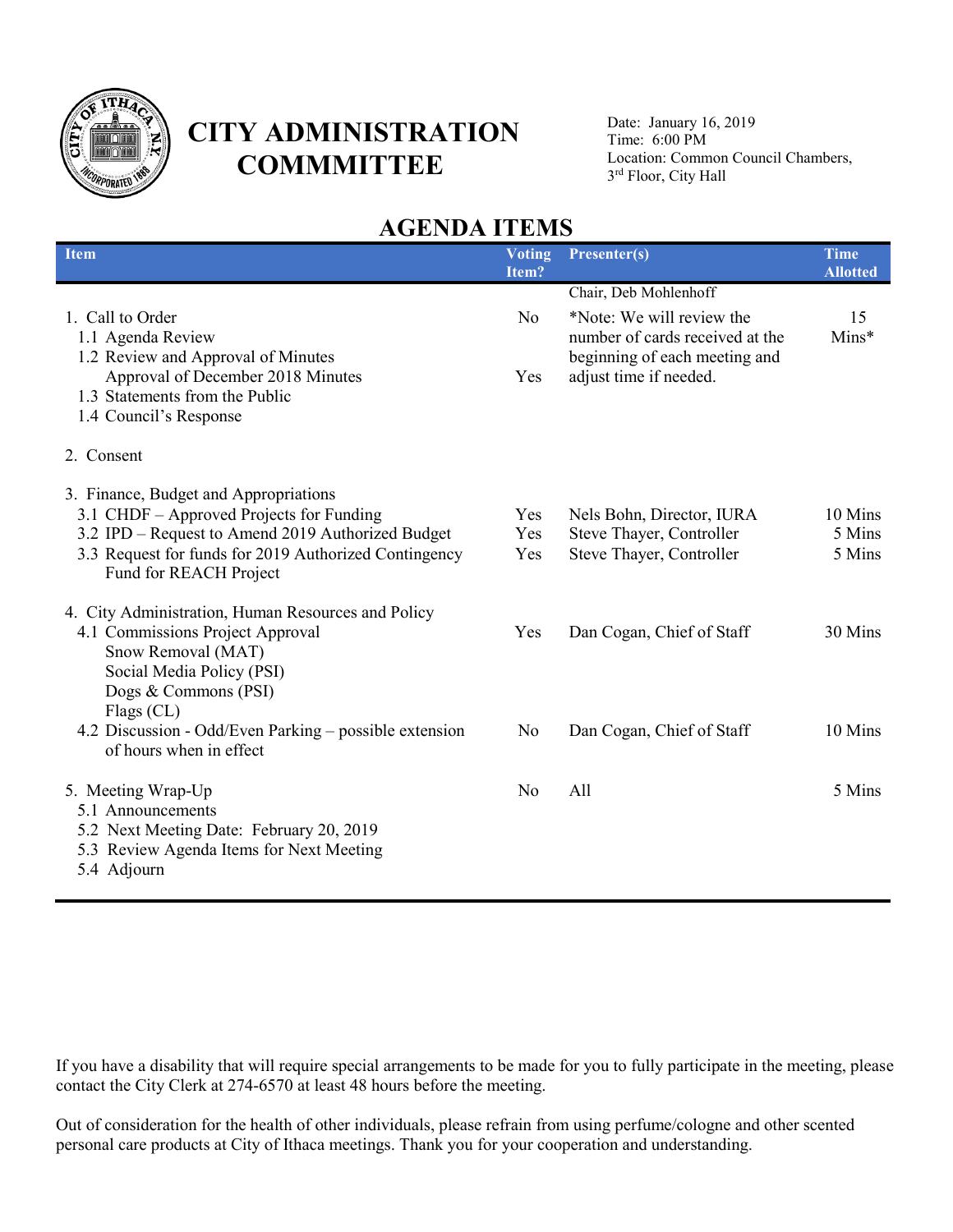#### **3. Finance, Budget and Appropriations**

#### **.1 Community Housing Development Fund, Round #18 — Authorize Disbursement of Funds Pursuant to an Executed MOU**

WHEREAS, the Community Housing Development Fund (CHDF) was established in 2009, and renewed in 2015, by Memorandum of Understanding (MOU) among and between the City of Ithaca, Tompkins County and Cornell University to raise and award funds to increase the supply of permanently affordable housing in the County, and

WHEREAS, on an annual basis Cornell University contributes \$200,000 to the CHDF and the City of Ithaca and Tompkins County each contribute \$100,000, and

WHEREAS, the Common Council determined that City contributions to the CHDF should be used solely to assist those projects located within the City of Ithaca, and

WHEREAS, the Program Oversight Committee, which includes three City appointees, reviews and recommends projects for awards, including the amount and funding source, and

WHEREAS, the City of Ithaca Common Council retains authority to approve, modify or reject the POC's recommendation for use of City funds, and

WHEREAS, action to authorize disbursement of City funds requires prior completion of environmental review for housing projects, and

WHEREAS, recommended round #18 projects for City funding have completed environmental review by the City Planning and Development Board and are ready for Common Council action, and

|                     | <b>Community Housing Development Fund</b> |            |                                             |                  |                  |                    |              |  |
|---------------------|-------------------------------------------|------------|---------------------------------------------|------------------|------------------|--------------------|--------------|--|
|                     |                                           |            | <b>Round #18 Recommended Funding Awards</b> |                  |                  |                    |              |  |
| <b>Applicant</b>    | Project                                   | # Units    | <b>Municipalit</b>                          |                  |                  | Funding (\$1,000s) |              |  |
|                     |                                           |            | y                                           | <b>Cornell</b>   | County           | <b>City</b>        | <b>Total</b> |  |
| Visum               | 327 W. Seneca<br>St.                      | 12 rental  | (C) Ithaca                                  | 170              | $\boldsymbol{0}$ | 30 <sup>°</sup>    | 200          |  |
| <b>INHS</b>         | <b>Scattered Sites</b><br>$\overline{2}$  | 29 rental  | (C) Ithaca                                  | $\boldsymbol{0}$ | $\boldsymbol{0}$ | <b>100</b>         | 100          |  |
| Habitat             | 1932<br>Slaterville Rd.                   | 1 for-sale | (T) Dryden                                  | $\theta$         | 40               | $\overline{0}$     | 40           |  |
| <b>NRP</b><br>Group | Ithaca<br>Townhouses                      | 69 rental  | (T) Ithaca                                  | 150              | 50               | $\overline{0}$     | 200          |  |

WHEREAS, the POC recommends the following affordable housing projects for funding: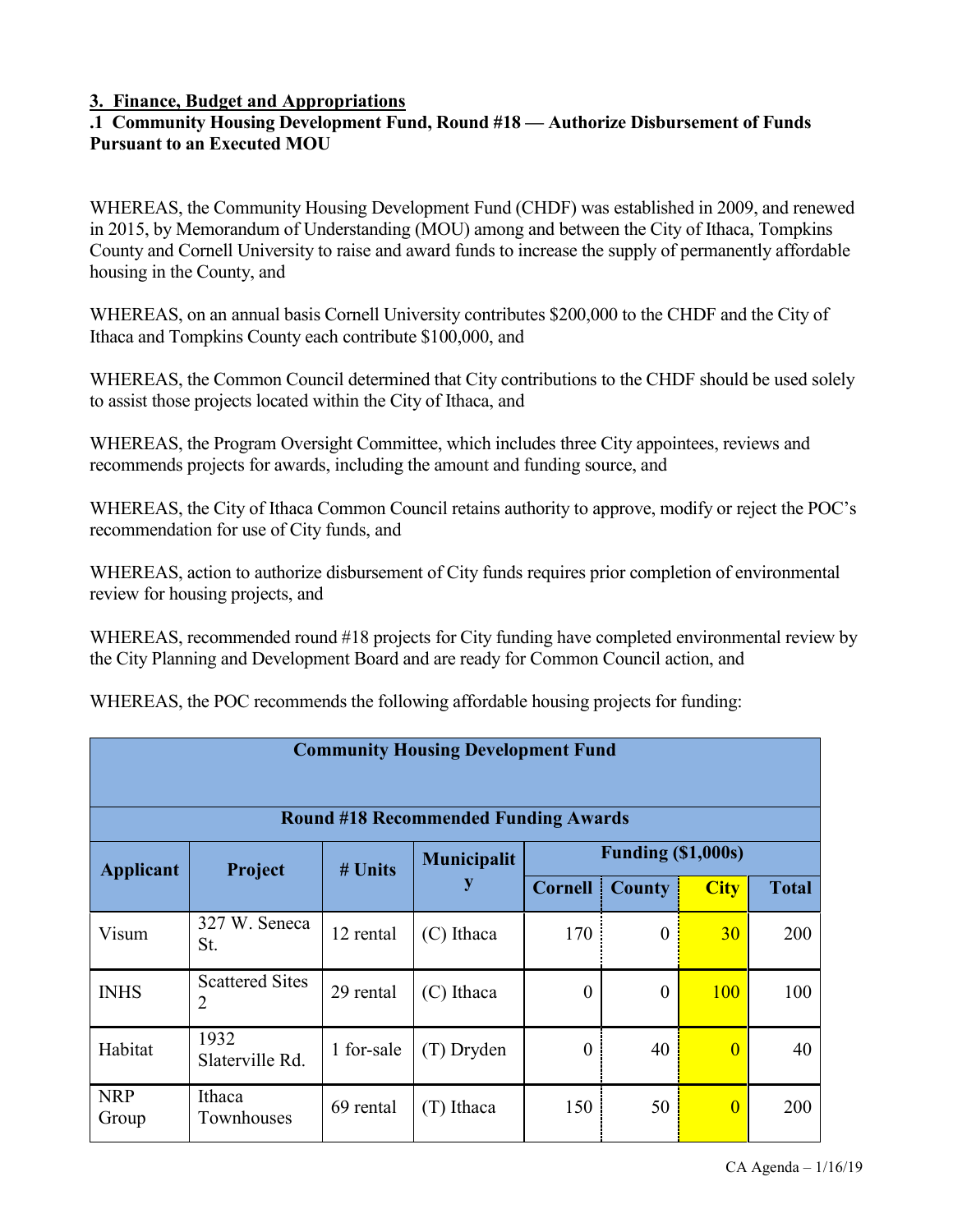| $\mathbf{r}$<br>`otals<br>units | 320 | 90 | <b>130</b> | 540 |
|---------------------------------|-----|----|------------|-----|
|---------------------------------|-----|----|------------|-----|

and,

WHEREAS, pursuant to the MOU, Tompkins County administers the CHDF, including collection of contributions to the CHDF and distribution of funds to project sponsors, and

WHEREAS, annual City contributions to the CHDF are placed in Restricted Contingency; now, therefore, be it

**RESOLVED**, That the Common Council for the City of Ithaca hereby authorizes an expenditure of up to \$130,000 to Tompkins County for the following affordable housing projects to implement recommended funding awards for rounds #18 of the Community Housing Development Fund:

| Project Name #1:<br>Amount: | 327 W. Seneca Street<br>\$30,000                                                                              |
|-----------------------------|---------------------------------------------------------------------------------------------------------------|
| Applicant:                  | Visum Development Group                                                                                       |
| Project Summary:            | Construct a 12-unit affordable rental housing project at 327 W. Seneca Street,<br>Ithaca, NY, and,            |
| Project Name #2:<br>Amount: | <b>INHS</b> Scattered Sites 2<br>\$100,000                                                                    |
| Applicant:                  | Ithaca Neighborhood Housing Services                                                                          |
| Project Summary:            | New construction and rehabilitation of 29 affordable rental housing units at<br>various locations, Ithaca, NY |

and be it further,

**RESOLVED**, That Common Council hereby transfers an amount not to exceed \$100,000 from the 2018 contingency account A1990 and \$100,000 from the 2019 contingency account A1990 to the following accounts:

- A8020-5700 Planning encumbrances \$100,000
- A8020-5435 Planning Contracts \$100,000, and be it further,

**RESOLVED**, That the \$100,000 transferred, along with the current encumbrance of \$30,000 in A8020-5700, will fund the \$130,000 City portion of the City/County/Cornell Housing Trust for the above listed projects, and be it further

**RESOLVED**, That the Mayor, subject to advice of the City Attorney, is hereby authorized to execute a fiscal agency agreement with Tompkins County to implement this resolution.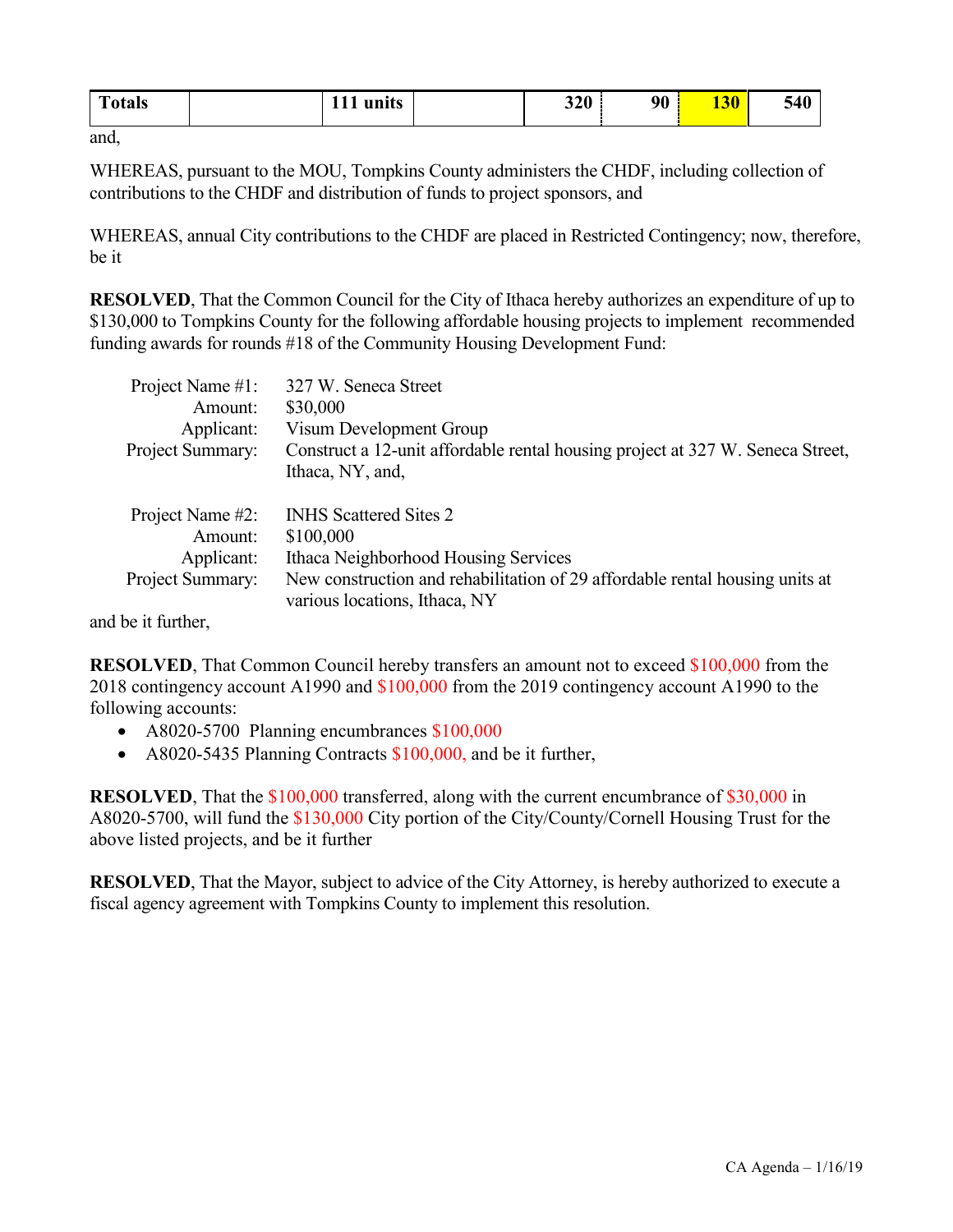

## **Tompkins County**

# **DEPARTMENT OF PLANNING AND SUSTAINABILITY**

**121 East Court Street Ithaca, New York 14850**

**Katherine Borgella, AICP Telephone (607) 274-5560**<br> **Commissioner of Planning and Sustainability Commissioner of Planning and Sustainability**

| TO:   | <b>Housing Committee</b>                              |
|-------|-------------------------------------------------------|
| From: | David West, Senior Planner                            |
| Date: | November $6, 2018$                                    |
| Re:   | Report on Community Housing Development Fund Round 18 |

#### **Action Requested**

No action is requested at this time.

#### **Background**

The Community Housing Development Fund is a joint effort of Tompkins County, the City of Ithaca, and Cornell University. The purpose of the fund is to help communities and organizations throughout Tompkins County respond to the diverse affordable housing needs of its residents. Projects must include units of affordable housing for low and moderate income households. In Rounds One through Sixteen, there have been 445 housing units supported with \$3.3 million in awards.

#### **Round Eighteen Applications and Recommendations**

The 2018 Notice of Funding Availability for the Community Housing Development Fund provided two rolling deadlines one in May and one in October. The County received three applications for the October deadline and had one project returning from a conditional approval in Round Seventeen, the projects are summarized below together with the funding recommendations, based on the review of the Application Review Committee and recommendation of the Program Oversight Committee.

|              |          |             | Number of Affordable      | <b>POC</b> Funding | Proposed       |
|--------------|----------|-------------|---------------------------|--------------------|----------------|
| Project      | Location | Applicant   | Units                     | Recommendation     | Sponsors and   |
|              |          |             |                           | (vote)             | Funding        |
|              |          |             |                           |                    | Commitments    |
| 1932         | Town of  | Habitat for | 1 for-sale unit and land  | \$40,000           | Tompkins       |
| Slaterville  | Dryden   | Humanity    | for 2 more $(30\% - 60\%$ | (unanimous)        | County \$40k   |
| Rd.          |          |             | AMI)                      |                    |                |
| Scattered    | City of  | <b>INHS</b> | 29 rental units           | \$100,000          | City of Ithaca |
| <b>Sites</b> | Ithaca   |             | (6 special needs, 11      | (unanimous, one    | \$100k         |
|              |          |             | units 31-50% AMI, 18      | abstention)        |                |
|              |          |             | units $51-80\%$ AMI)      |                    |                |
| Ithaca       | Town of  | NRP Group   | 69 rental units           | \$200,000          | Tompkins       |
| Townhomes    | Ithaca   |             | (62 units 60% AMI, 7)     | (unanimous)        | County \$50k,  |
|              |          |             | units 80% AMI)            |                    | Cornell \$150k |
| 327 W.       | City of  | Visum       | 12 rental units           | \$200,000          | City of Ithaca |
| Seneca St.   | Ithaca   |             | $(80\% \text{ AMI})$      | (unanimous, one    | \$30k, Cornell |
|              |          |             |                           | abstention)        | \$170k         |

Please note that the committee strove to have a single funder per project where possible to minimize administrative complexity – limited project sponsors do not reflect a lack of support for projects.

*Inclusion through Diversity*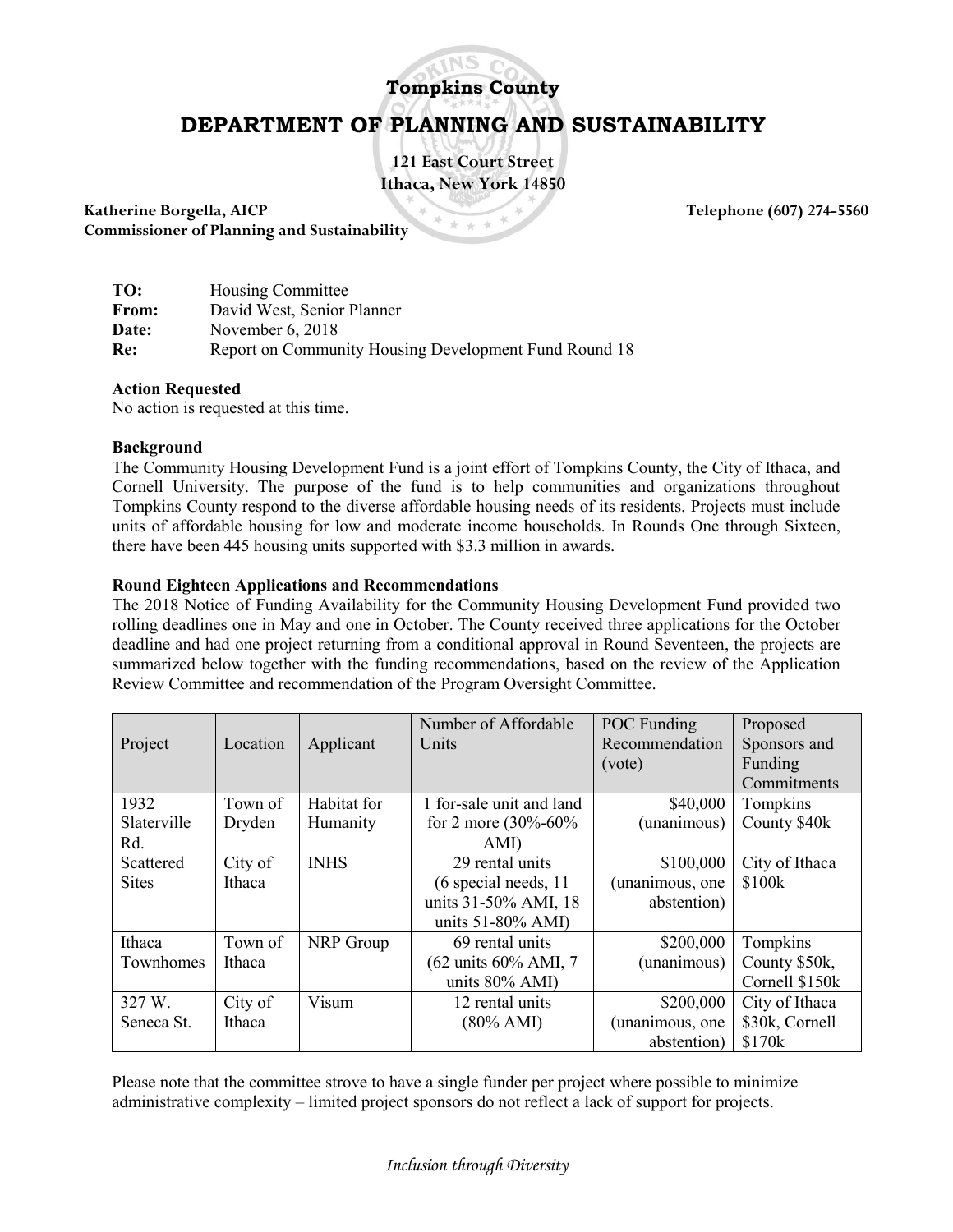The Program Oversite Committee choose to encumber funds that become available from the CHDF partners on November 10, 2018 to offer grants to these projects. Ithaca Townhomes, INHS Scattered Sites, and Lakewood all have awards contingent on receiving 9% Low Income Housing Tax Credits in early 2019. If all awarded projects move forward there will be \$176,875 in pledged contributions available for the 2018-2019 funding rounds, with the County's portion being \$33,125. The County is still awaiting an opinion from the NYS Comptroller's Office regarding whether the County may contribute local funds to the Community Housing Development Fund.

Resolutions to approve funding of these applications will occur once environmental reviews are complete for the projects.

#### **Contact**

David West at 607-274-5560 or dwest@tompkins-co.org.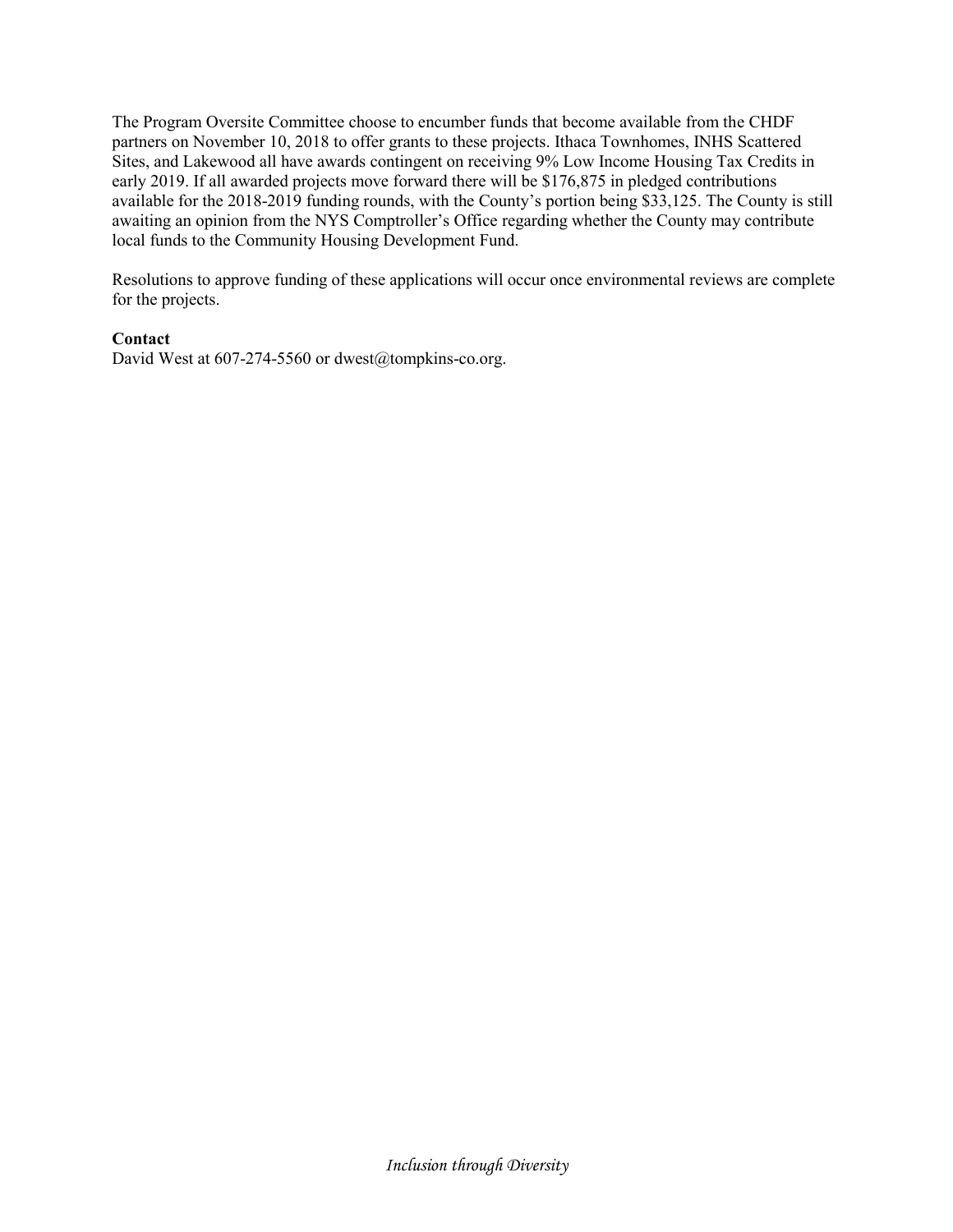#### **3. Finance, Budget and Appropriations**

#### **.2 Request to Amend the 2019 Authorized Budget for Donations**

WHEREAS, in 2018 the Ithaca Police Department hired a consultant who specializes in law enforcement policy to help update the Department's policies and procedures; and

WHEREAS, the Ithaca Police Department is continuing to update the Department's policies and procedures in 2019 at an estimated cost of \$25,000; and

WHEREAS, the Ithaca Police Department has received a \$10,000 grant from Triad Foundation to help defray the cost of the consultant; and

WHEREAS, the Department received a similar grant in 2018 from Triad; now therefore be it

**RESOLVED,** That Common Council hereby accepts the \$10,000 grant from the Triad Foundation to offset the cost of the consultant helping to update the Department's policies and procedures and amends the 2019 Authorized Police Department budget as follows:

| Increase Appropriation Account:<br>A3120-5435-5000 | Contracts | \$10,000 |
|----------------------------------------------------|-----------|----------|
| Increase Revenue Accounts:<br>A3120-2705           | Contracts | \$10,000 |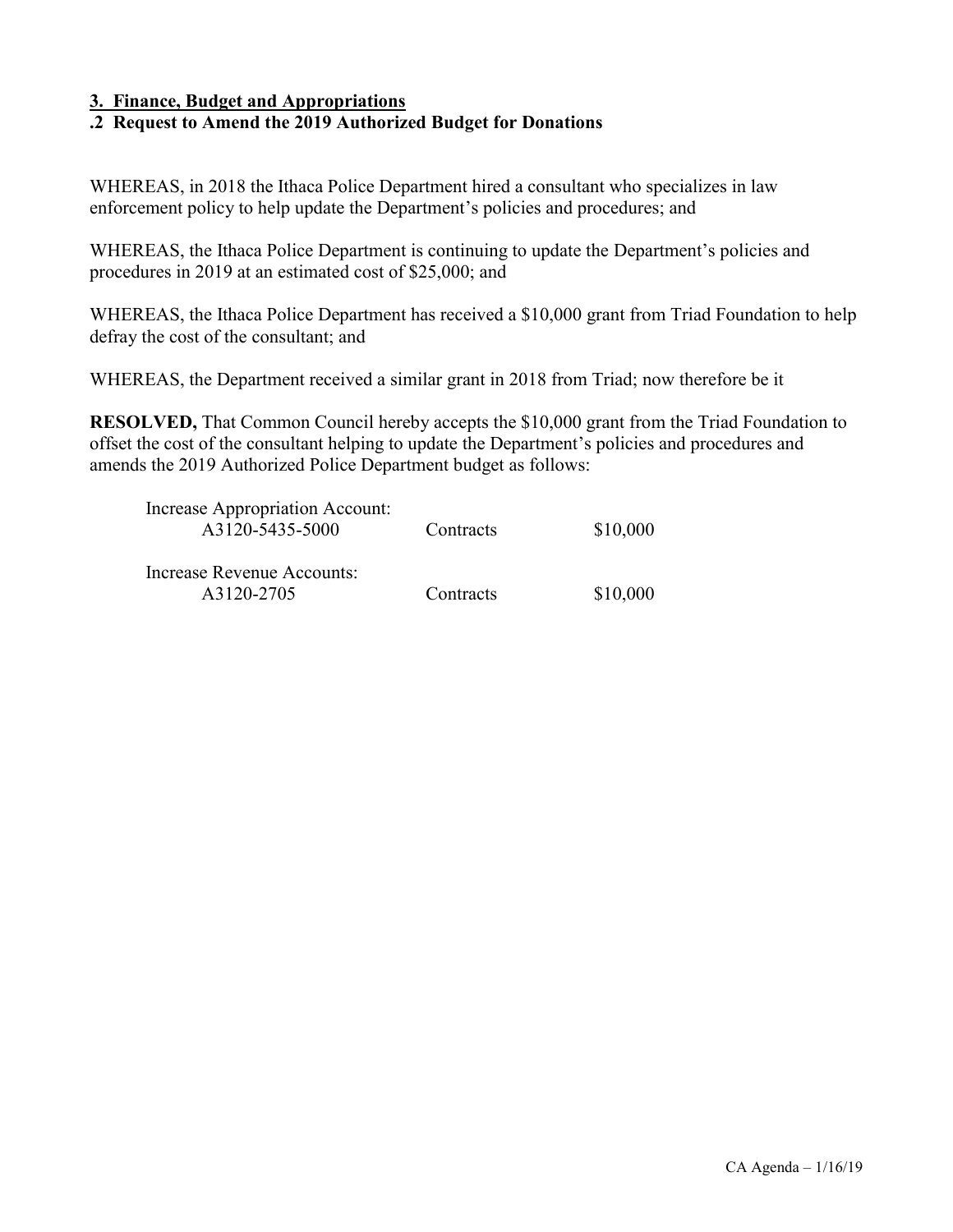#### **APPLICABLE PROVISIONS OF \$10,000** TRIAD FOUNDATION GRANT AWARD

#### To: **City of Ithaca Police Department** PO Box 6557 Ithaca, NY 14851-6557

It is understood that as recipient of this grant, the City of Ithaca Police Department is once more responsible for ensuring that the grant is used exclusively for the purposes, and on the conditions, described in the award letter and in your governing legal documents. This grant may not be assigned by you or transferred by operation of law or otherwise.

It is understood that Triad Foundation grants are not to be used, directly or indirectly, in an attempt to influence legislation, to influence the outcome of any specific election, or to carry on any voter registration drive.

It would be helpful if, in your acceptance letter, your organization would commit to a time frame for the expenditure of the grant, as well as inform the Foundation in the event matching funds are expected regarding the gift. Should your exempt status be revoked, or if any portion of the grant cannot be used for the purposes defined, the unexpended portion of this grant will be returned.

It also is understood that you will permit the Foundation to inspect any of your facilities, equipment or other assets and to observe your programs, operations, or other activities.

Your acceptance of this grant obligates you to maintain adequate fiscal and program records as to its use, and to be willing to provide relevant information to the Foundation or to appropriate governmental bodies should any questions arise as to your receipt or use of the grant funds.

November 30, 2018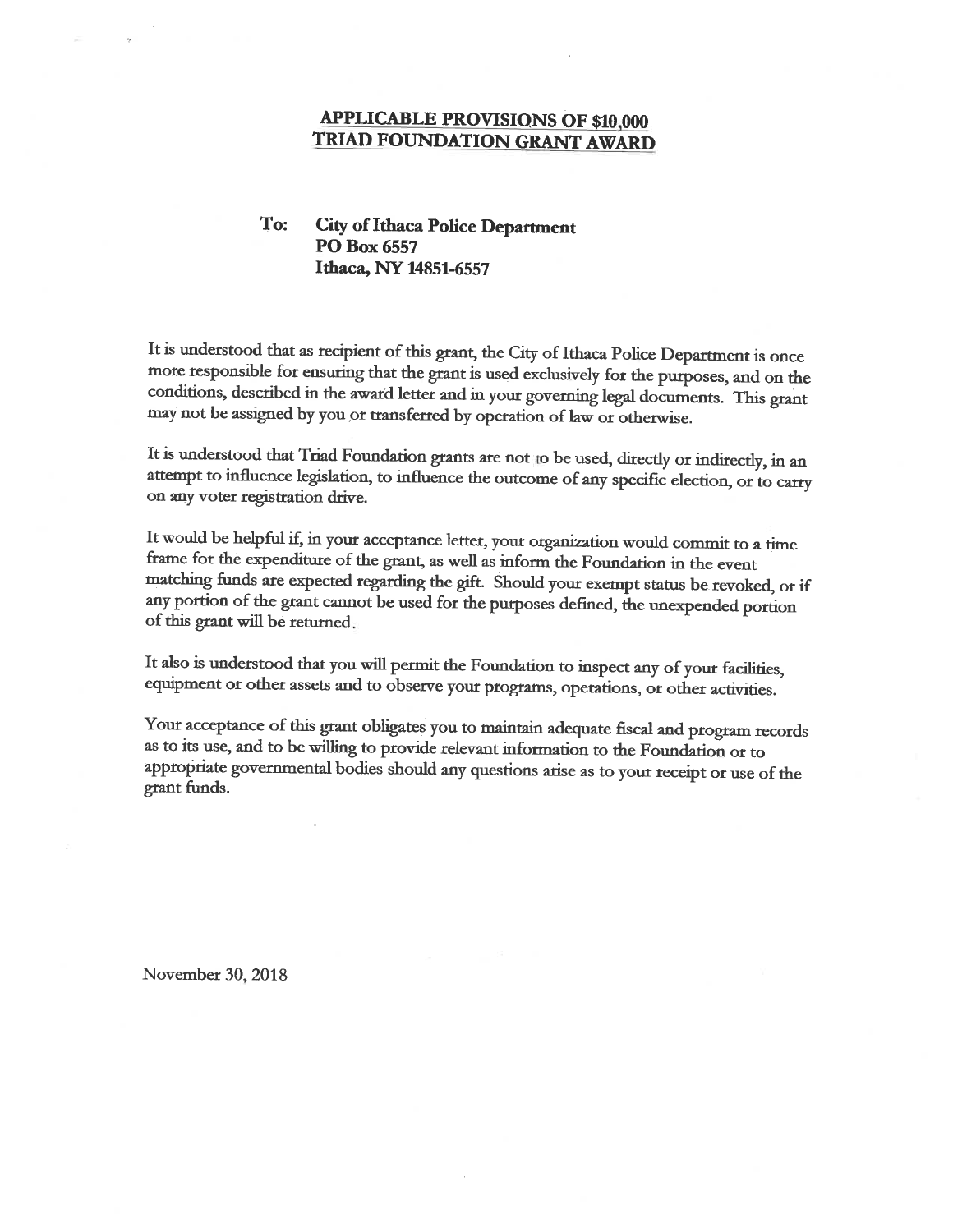# **ITHACA POLICE DEPARTMENT**



 $\sim$ 

120 East Clinton Street, P.O. Box 6557 Ithaca, New York 14851-6557

Peter Tyler, CHIEF OF POLICE Vincent P. Monticello, SR. DEPUTY CHIEF OF POLICE OF **OPERATIONS** 

Dolian Dianotaham 607/272 2245

Doling Administration/December 607/772 0073

Dear Roy Park Jr

**Triad Foundation** 

31 December 2018

Dear Mr. Park,

Thank you for again helping the City of Ithaca Community and the Ithaca Police Department with your generous donation of \$10,000. I am in receipt of the check and formally accept it on behalf of the department.

The intended usage of the money will be to assist in the overhaul of our policy's and procedures which is already currently underway, using a private vendor in coordination with the City Attorney's Office. This project is critical to the IPD to ensure that our policies are up to date and meet the industry standards that are required in modern policing.

The time table for this project should be completed by the end of 2019, although we would like to realistically be complete by 3<sup>rd</sup> quarter.

Again, thank you so very much for your support and commitment to our community through your generosity.

Best,

**Chief Pete Tyler** 

**Ithaca Police Department.**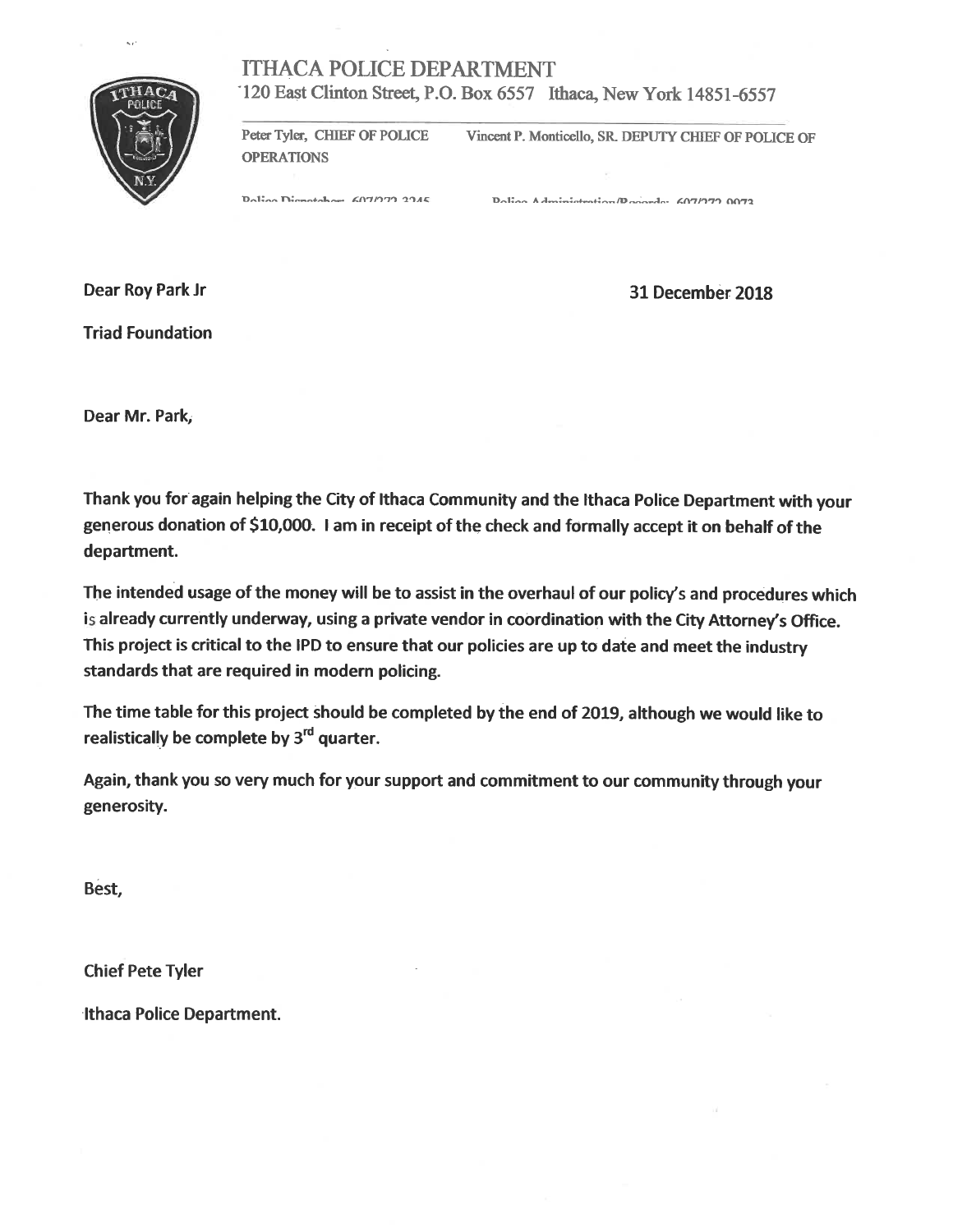#### **3. Finance, Budget and Appropriations**

#### **.3 Request to Release funds from the 2019 Authorizes Contingency Fund for the REACH Project**

WHEREAS, the REACH Project, Inc. also known as Respectful, Equitable, Access to Compassionate Healthcare (REACH) has requested funds from the City of Ithaca to support treatment expansion in 2019; and

WHEREAS, as part of the 2019 authorized City of Ithaca budget, \$30,000 was placed in Restricted Contingency for the purpose of providing funding assistance to REACH for treatment expansion; now, therefore be it

**RESOLVED,** That Common Council hereby authorizes and directs the City Controller to make the following appropriations to the 2019 authorized budget:

|           | Decrease: Appropriation Account A1990 Restricted Contingency                                                                                                                          | \$30,000 |
|-----------|---------------------------------------------------------------------------------------------------------------------------------------------------------------------------------------|----------|
| Increase: | Appropriation Account A1210-5435 Mayor Contracts<br>for the purpose of transferring said funds to the REACH<br>Project, Inc. to provide funding assistance for treatment<br>expansion | \$30,000 |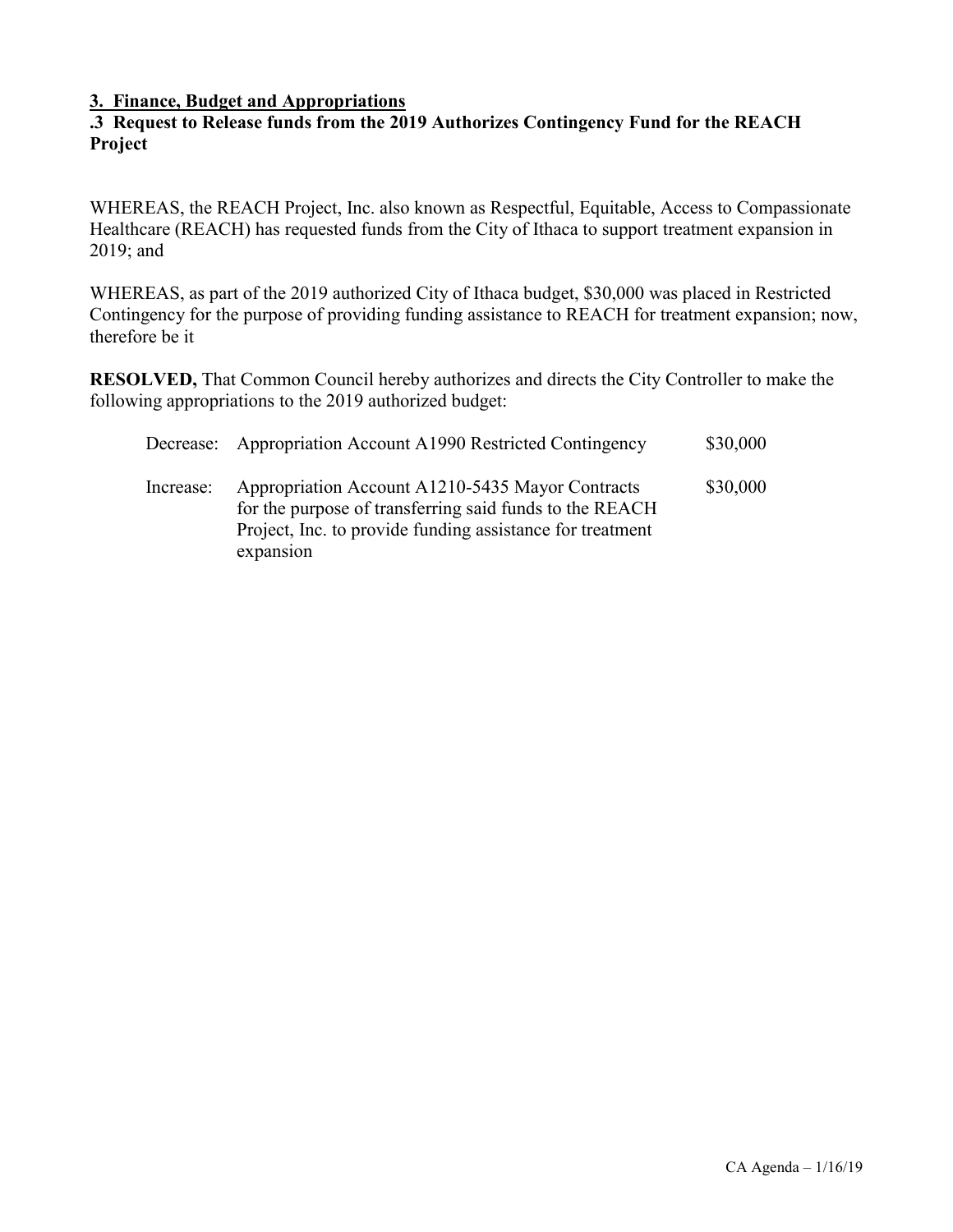#### **City of Ithaca**

#### 2019 Budget Proposal

The REACH Project, Inc., also known as - Respectful, Equitable, Access to Compassionate Healthcare (REACH) is a 501c3 non-profit organization formed in 2017, whose mission is to provide compassionate care and social services, utilizing a low threshold, harm reduction philosophy for treating people who use drugs and others who face stigma (target population). without judgement and with compassion. REACH operates a captive professional medical practice, REACH Medical, who opened its doors to patients in February 2018, with the goal of preventing drug overdoses and improving the quality of life for patients it serves. REACH Medical provides integrated services in a single setting including primary care, medicationassisted treatment for opioid use disorder, behavioral services and Hepatitis C treatment. REACH is submitting this proposal to secure operational funds allowing for the expansion of REACH services in the City of Ithaca, which is aligned with the Ithaca Plan. Greater than 75% of patients at REACH are enrolled in Medicaid. Reimbursement from Medicaid falls significantly short of the cost of providing care. REACH will be pursuing an OASAS license as part of the medical practice, and a separate Article 28 license, in collaboration with Southern Tier AIDS Program (STAP) to help increase reimbursement for critical healthcare services, but, in reality REACH will need to rely on grant funding and philanthropy to bridge the funding gap in the long term. REACH does not turn anyone away regardless of their ability to pay for services.

Since opening, REACH has served over 600 unique patients in Tompkins County and surrounding areas. Over 300 patients have received medication-assisted treatment for opioid use disorder at REACH, and approximately 20% of patients receive behavioral health services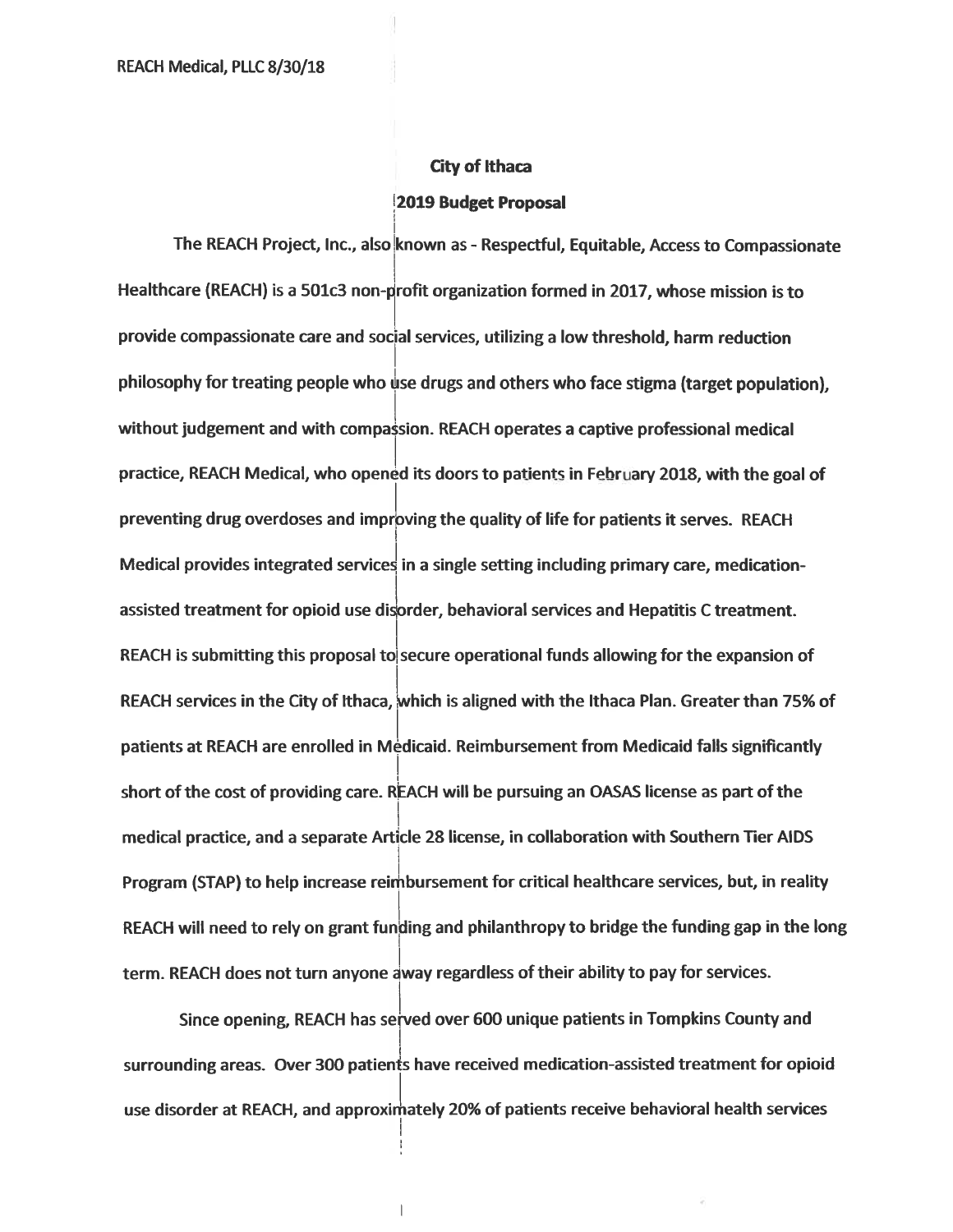onsite as well. Approximately 30 patients are engaged in Hepatitis C treatment at REACH, almost triple the case load with the local Infectious Disease doctor operated by Cayuga Medical Associates. REACH currently has 9 contracted providers prescribing Buprenorphine, offering primary care and behavioral services, and two full time, employed physicians. In the six months since opening, REACH has outgrown its existing space, and is currently looking for a permanent location in which to house the medical practice. Once REACH expands, it is anticipated that capacity for total Suboxone slots will more than double.

As discussed with Tom Knipe and Nels Bohn in August, REACH presents a significant economic development opportunity for the City of Ithaca. REACH has already created 12 new jobs in the community, and will soon implement a Peer Program, which will employ people in recovery to support enhanced outreach, Peer-led support groups and educational sessions for the community regarding harm reduction. REACH is committed to Diversity and Inclusion and is working with Shelley M. from the Mayor's office to ensure that the REACH staff is diverse and therefore able to engage some of the most vulnerable individuals in our community into care. This August, REACH was approved as a Tompkins County Living Wage employer.

REACH is unique as a service provider because of its ability to successfully engage and retain patients in treatment. For patients that have been in treatment with REACH for three months or more, 88% have been retained in treatment, which far exceeds the retention rate for traditional providers - typically not exceeding 50%. REACH has also had tremendous success with recruiting providers. While there is a national shortage of primary care providers and Suboxone prescribers treating Medicaid members, REACH has been able to attract high quality providers without advertising. The low threshold nature of the practice not only improves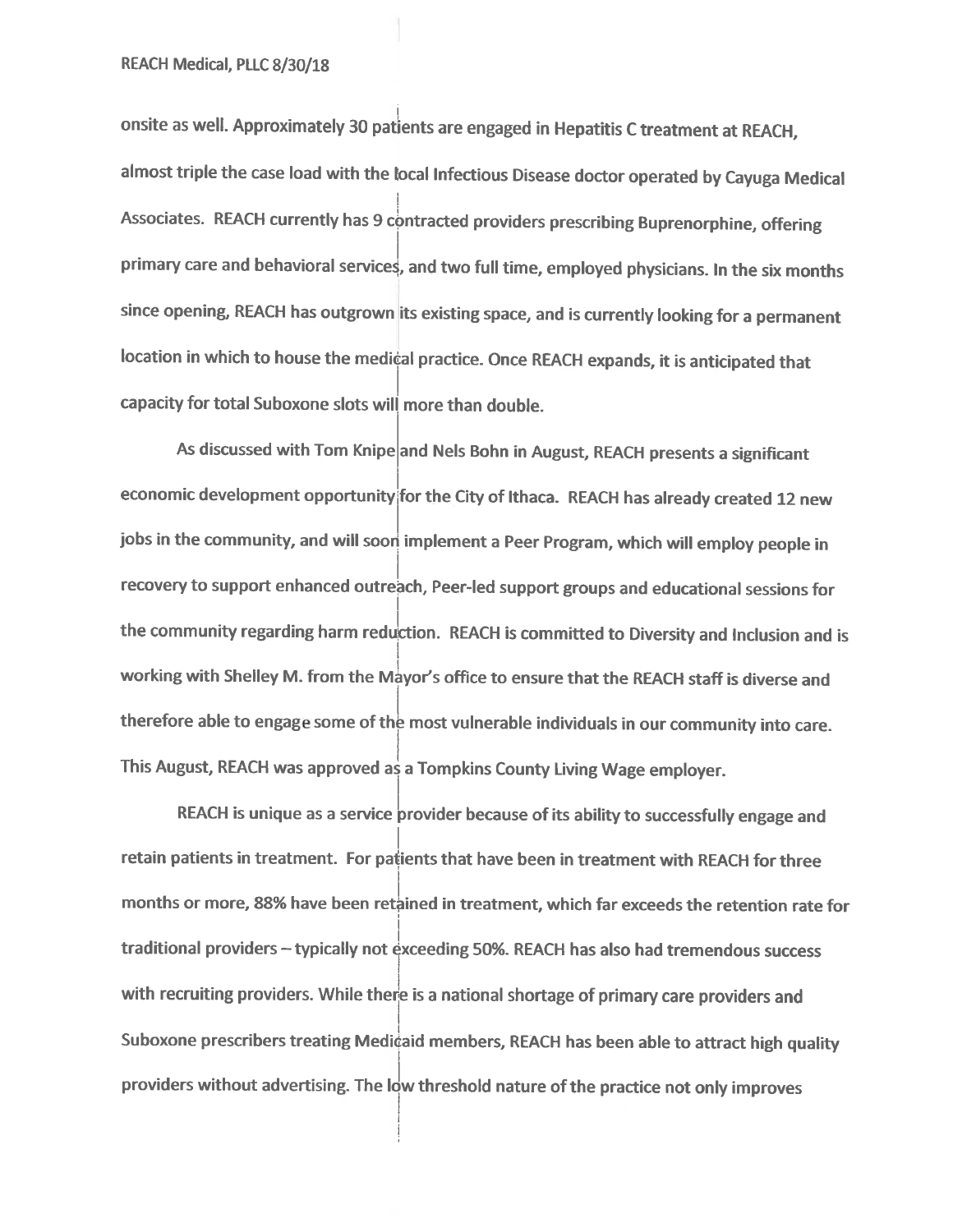patient engagement, but it helps attract providers. The traditional healthcare setting is challenging for providers as it often requires a high level of productivity in order to maximize revenue, limiting the amount of time the provider can spend with the patient. REACH takes a different approach, allowing providers to spend quality time with patients and focus on the needs of the patient.

REACH has received significant support and positive feedback since opening. The NYS Office of Alcohol and Substance Abuse Services (OASAS) has committed operating funding to support REACH through the Federally-sponsored State Opioid Response (SOR) grant, which will be issued in September 2018. The support of OASAS is incredibly valuable from a political and regulatory point of view, and REACH will collaborate with OASAS to help with system reform. both for the healthcare system, and criminal justice system. Additionally, the Substance Abuse and Mental Health Services Administration (SAMSHA), the Federal governing agency overseeing substance use treatment across the Country, will visit REACH on September 12 to learn about our model, and help brainstorm how REACH can grow and be sustainable long term. Finally, the work of REACH could not be possible without the support of the NYS Department of Drug User Health AIDS Institute. The AIDS Institute has been leading the way with regard to harm reduction services for over 40 years. Today they continue to support innovative ideas, including the Drug User Health Hub model, from which the idea of implementing REACH was born. Moving forward, the AIDS Institute will be a critical partner to help REACH achieve its mission of health equity and eliminating the stigma associated with drug use.

**Budget Request**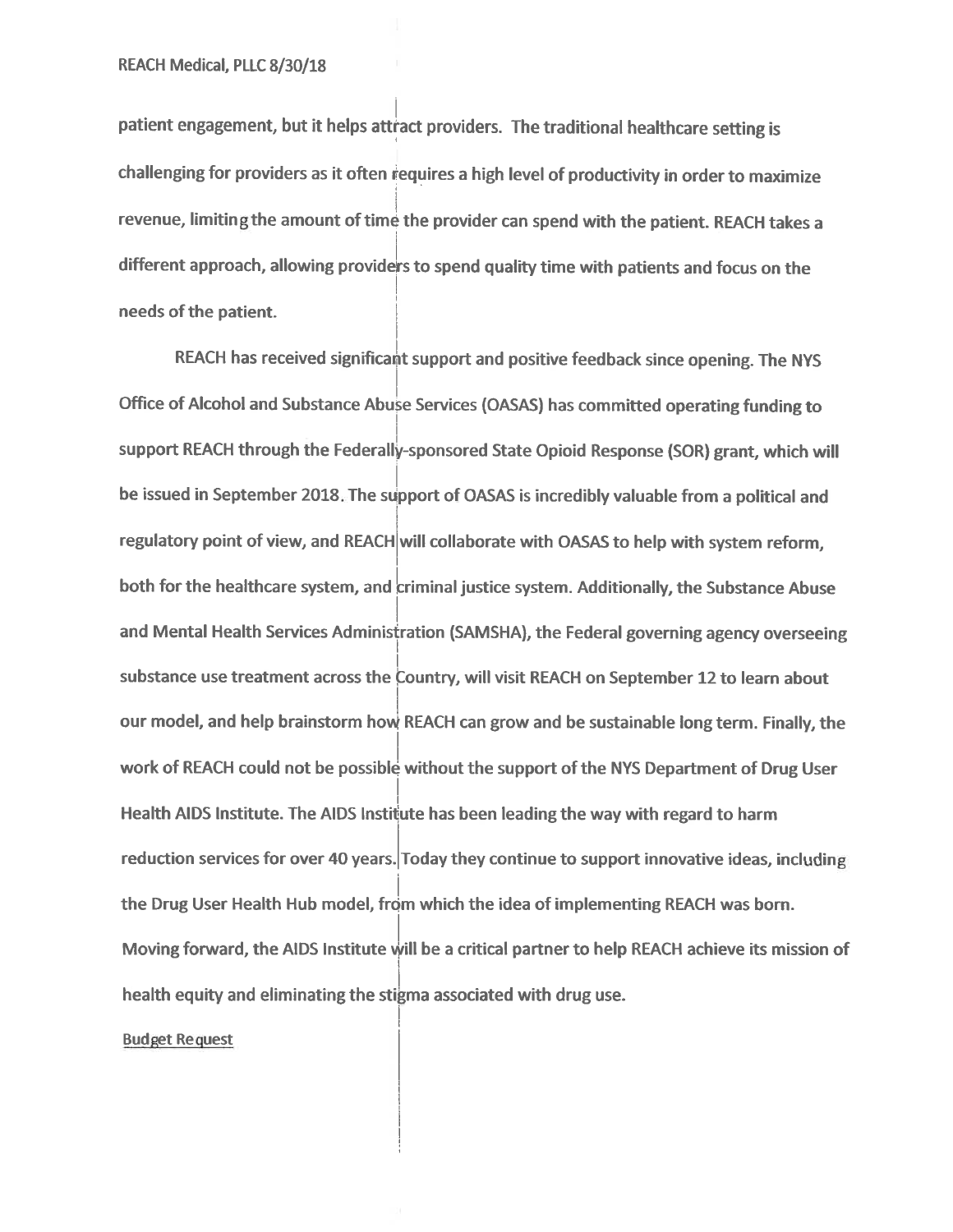REACH is requesting \$200,000 to support treatment expansion in 2019 from the City of Ithaca. This funding will cover the cost of medication assisted treatment (MAT) for approximately 1,400 visits for individuals with opioid use disorder in Tompkins County for one full year. The cost of MAT includes the prescribing provider, nursing, and all other direct costs needed to provide the service (see attached Budget).

Revenue from Medicaid Managed Care Organizations (MCOs) only covers 40% of the cost of providing REACH Medical services, at best. The Ithaca location has an annual operating cost of approximately \$1.3 Million at present. REACH was able to secure approximately \$550,000 in grant funding thus far to support operating expenses in its first 12 months, but a deficit remains a reality. Until REACH successfully establishes an Article 28 license in partnership with STAP, and a separate OASAS license to help cover the cost of MAT, the funding shortfall will continue. Yet this critical work must move forward or additional lives will be lost.

Thus far, REACH has secured the following funding to support its mission in 2018 and beyond:

- Care Compass Network, DSRIP Performing Provider System Lead for the Southern Tier: \$150,000 to support opening a second site in Johnson City, NY (Broome County, which has the #1 drug overdose mortality rate per capita in the entire State of NY).
- NYS AIDS Institute: \$150,000 match funding to help replicate REACH in Johnson City.

• OASAS: \$300,000 to support the cost of MAT across REACH locations in 2019.

There is a projected deficit in 2019 for the Ithaca REACH location of at least \$500,000. By providing \$200,000 in funding, the City of Ithaca will help to ensure that people who use drugs and others who typically face stigma have access to high quality healthcare in a stigma-free, compassionate environment. Ultimately, this funding will have a significant return on investment for the City, as new jobs are created, the community will become safer for residents, and the incarceration system will begin to see some relief as people who use drugs will have additional low threshold treatment options.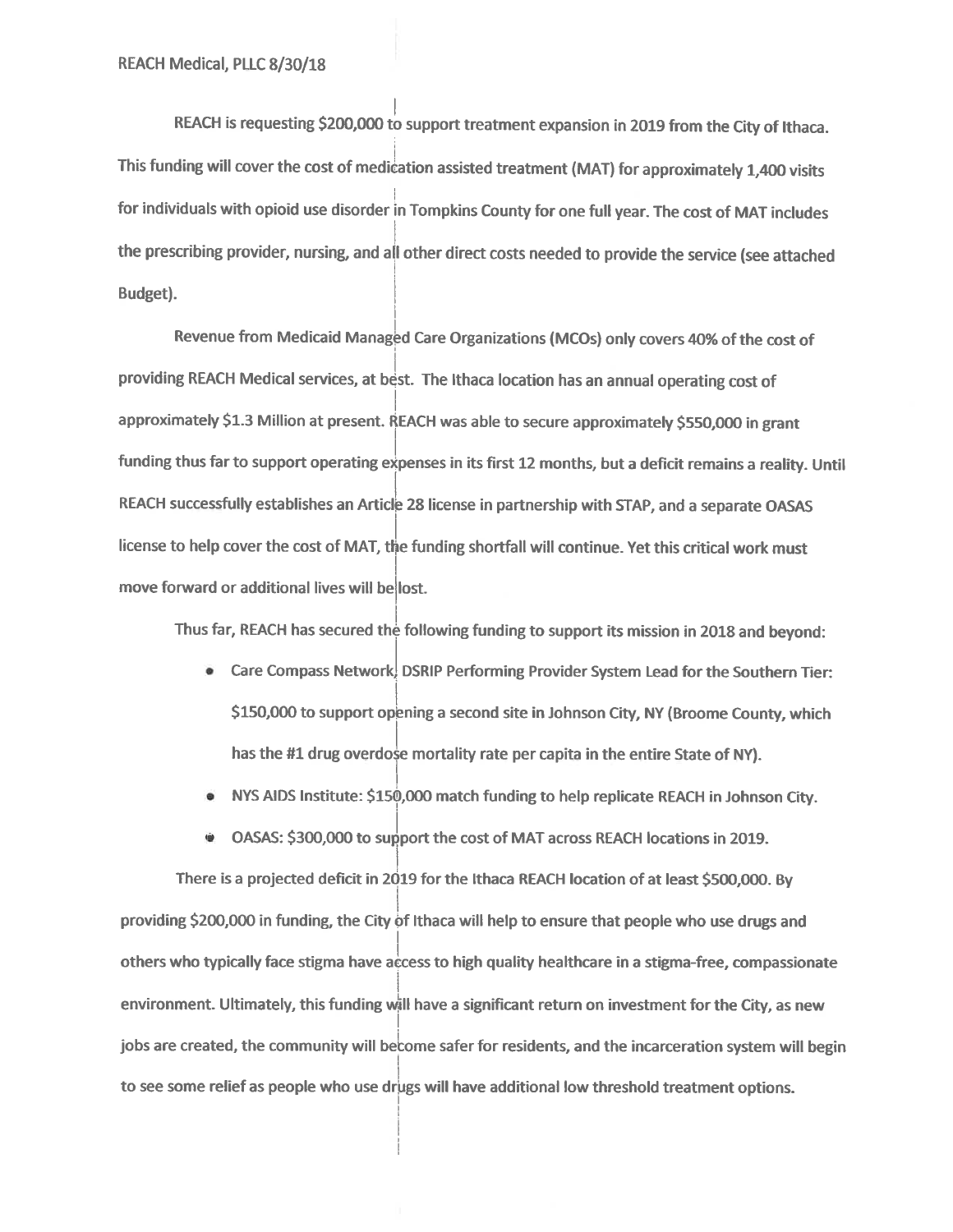Additionally, REACH is working to secure multiple high dollar capital and operating grants, which will support economic development in the City, with the goal of building a permanent home for REACH, which will include a medical services and a supportive housing campus.

#### **Budget Narrative**

The one-year budget included in the attached spreadsheet includes the following assumptions:

- $\bullet$ Each unique individual receiving MAT will have 4 visits in the first month, and 1 visit per month thereafter.
- $\bullet$ Payer mix is assumed to be 75% Medicaid and 25% Commercial/other, which is consistent with the current payer mix for 2018.
- Budgeted revenue includes \$200K from the City of Ithaca, \$300K from OASAS (committed and  $\bullet$ expected), \$300K from DSRIP and AIDS Institute (committed and expected), \$200K from other grant revenue and philanthropy (not yet identified).
- Total clinical FTE's, including physicians and advanced practice practitioners is 3.31, which  $\bullet$ provides a total of 5,512 clinical hours per year, generating approximately 2 patient visits per clinical hour.
- Salaries and Benefits include all direct and fixed staff needed to operate the program, including 1.8 FTEs for The REACH Project Inc., the 501c3 nonprofit organization that owns and operates REACH Medical. The REACH Project is responsible for procuring grants, identifying donors, advocacy work and outreach, the Peer Program, and other critical non-clinical initiatives that are necessary to fulfill the Mission.
- Other Expenses include the following: professional services such as billing and provider  $\bullet$ credentialing and legal, rent for the current Ithaca location and the new Johnson City location, medical and office supplies, utilities, internet and phone, malpractice coverage for all sites and other direct expenses including marketing, water and other miscellaneous.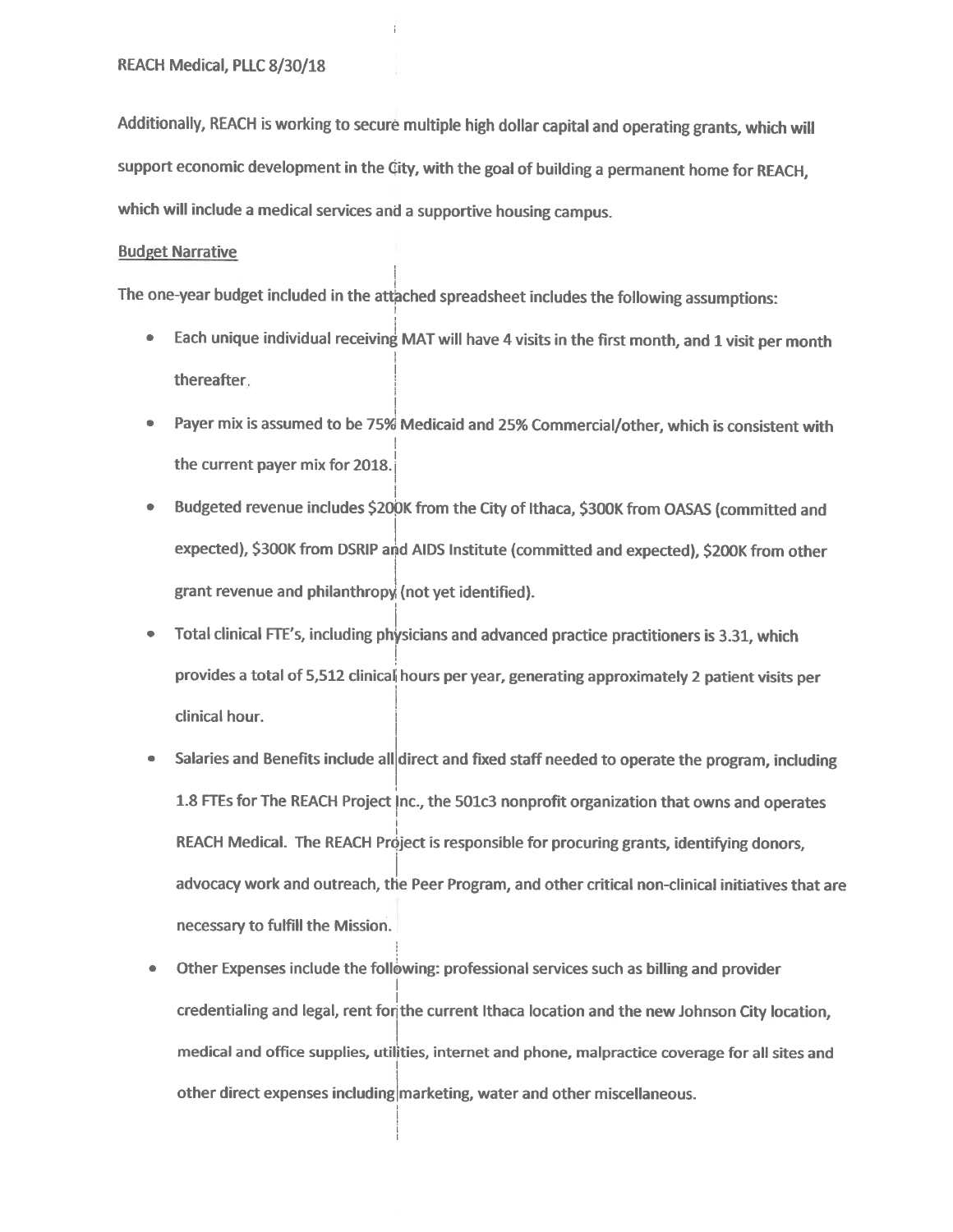• Operating margin is expected to be about break even, but this is contingent upon identifying additional funding while REACH goes through the process of obtaining an OASAS license to bring in enhanced patient revenue.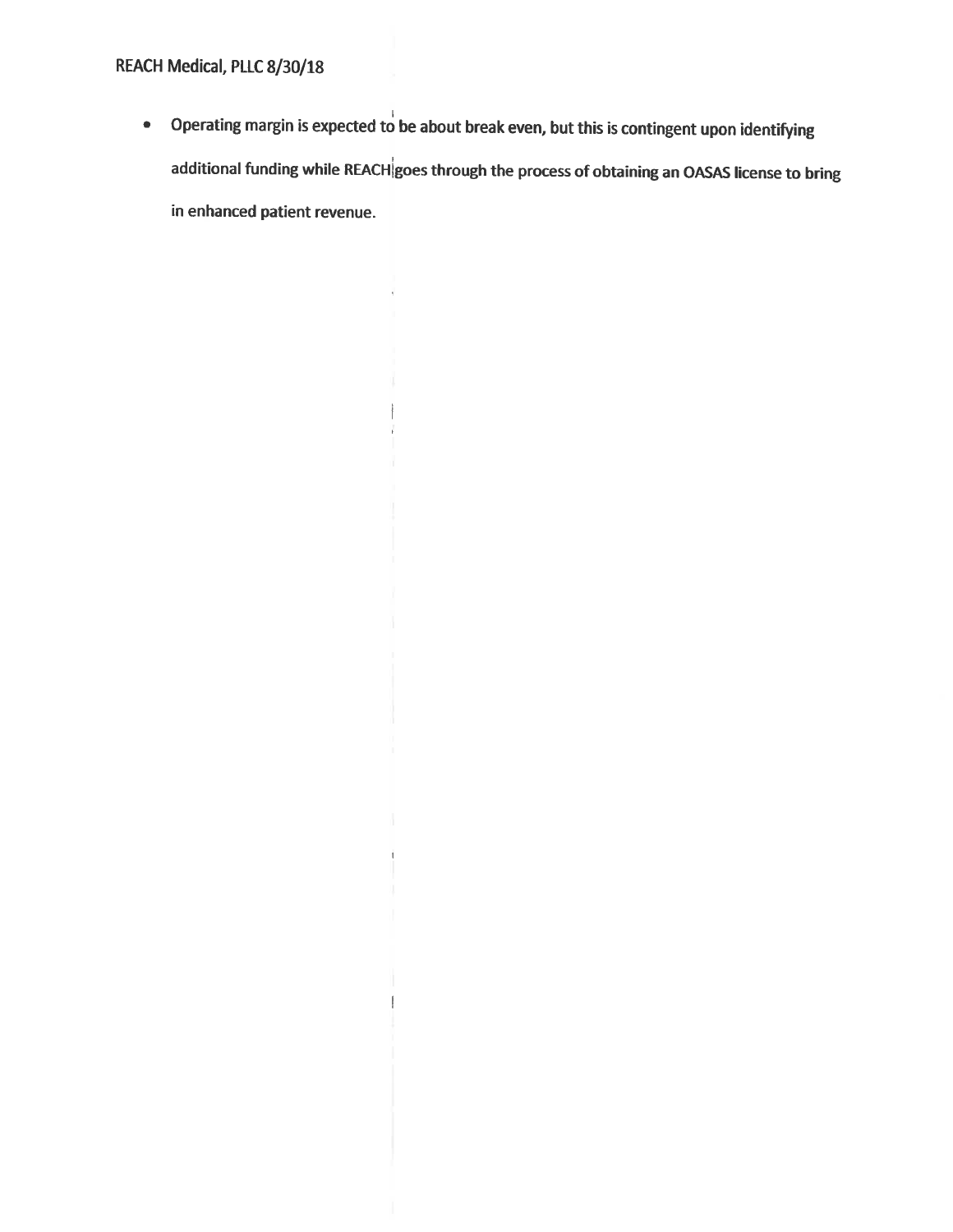

# **COMMISSION PROJECT PLAN**

| ASSIGNED COMMISSION | PSI   | <b>PRNR</b>                          | MA1                                         |  |
|---------------------|-------|--------------------------------------|---------------------------------------------|--|
| REPORT UP TO        |       | <b>City Administration Committee</b> | Planning and Economic Development Committee |  |
|                     | Mavor | Common Council                       | City Staff (specify):                       |  |

This form is to be completed by the Chair of a Council standing committee, the Mayor, or the City Chief of Staff and assigned to a commission through a formal vote of either a Council committee or full Council.

## **1. Project Background and Description**

*Describe how this project came about, who is involved, and the purpose.*

#### **2. Project Deliverables**

H

*Please check off and describe below the exact deliverable(s) you are expecting from the Commission, and add details as*  l i l *needed.* 

□ Research the topic and provide a summary report on your findings. Include any recommendations along with reasons for the recommendations. (Requires a vote of the commission)

 Review a program, process or legislation from Council and provide feedback on the pros and cons. Report back should indicate whether the commission supports the program, does not support the program, or is neutral, along with the reasons why. (Requires a vote of the commission)

 Arrange for a public presentation on the topic, gather feedback, solicit questions, and synthesize feedback in a findings report. (Vote of commission not required)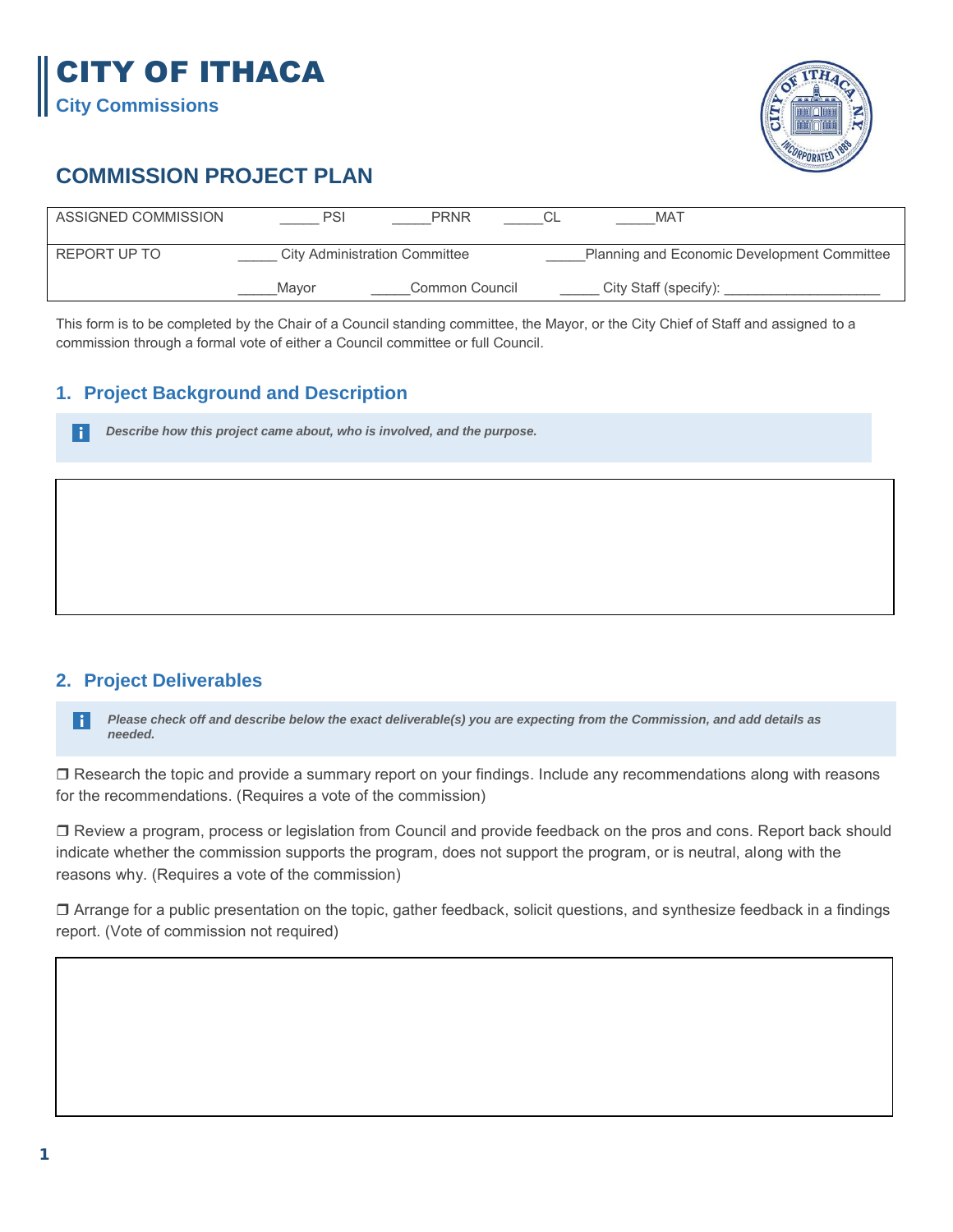*Describe below the expectations of City Staff to support this work. List names of City Staff assigned to assist.*  $\vert \cdot \vert$ 

#### **4. Resources/Materials**

 $\vert \; \vert$ 

*List below any existing materials or resources that should be reviewed by the Commission as part of their work.* H

### **5. Other Stakeholders or Community Partners**

*List below any other parties that should be included in the discussion or planning of this topic.*

#### **6. Timeline and Milestones**

*Please complete the preferred dates for the following milestones. Please use the MONTH/YEAR format.* Ħ

| Progress Report 1:               | Public Input 1:               | Final Deliverables Due: |
|----------------------------------|-------------------------------|-------------------------|
| MONTH/YEAR                       | MONTH/YEAR                    | MONTH/YEAR              |
| Progress Report 2:<br>MONTH/YEAR | Public Input 2:<br>MONTH/YEAR |                         |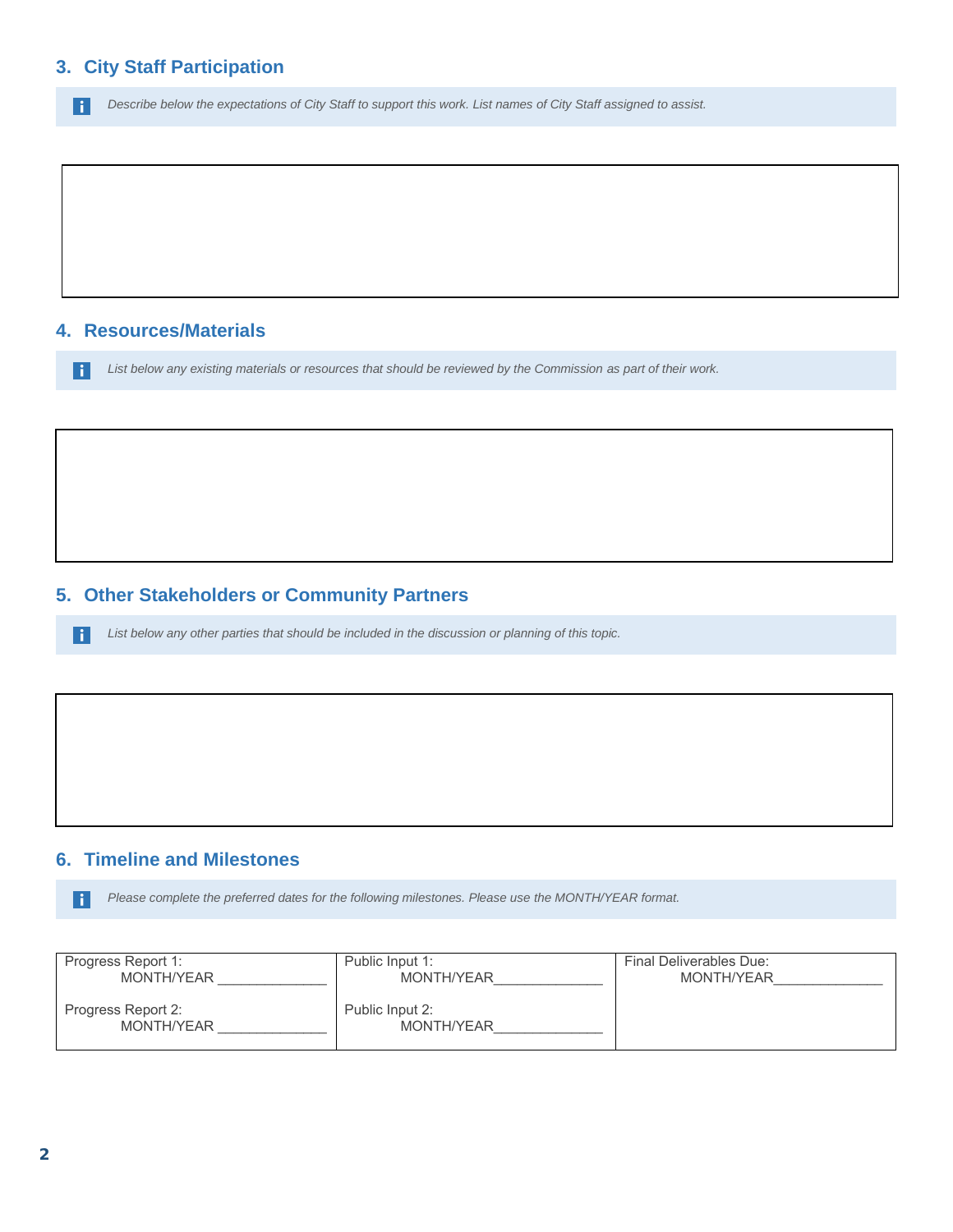# CITY OF ITHACA

**City Commissions** 

H



# **COMMISSION PROJECT PLAN**

| ASSIGNED COMMISSION | PSI   | <b>PRNR</b>                          | MAT                                         |  |
|---------------------|-------|--------------------------------------|---------------------------------------------|--|
| REPORT UP TO        |       | <b>City Administration Committee</b> | Planning and Economic Development Committee |  |
|                     | Mavor | Common Council                       | City Staff (specify):                       |  |

This form is to be completed by the Chair of a Council standing committee, the Mayor, or the City Chief of Staff and assigned to a commission through a formal vote of either a Council committee or full Council.

# **1. Project Background and Description**

*Describe how this project came about, who is involved, and the purpose.*

We know that there are issues with clearing routes for pedestrians during and after snowstorms in Ithaca. MAT has done some good work on this topic to date, but Council would like to understand the priorities of the public so we can determine how to proceed. Are the main issues with lack of sidewalk clearing by property owners? Large piles of snow at curb cuts and corners? Other issues? And does the public want the City government to take on more of the responsibility for keeping pedestrian routes open, or to enforce more vigorously the regulations that exist? How much more is the public willing to pay?

## **2. Project Deliverables**

*Please check off and describe below the exact deliverable(s) you are expecting from the Commission, and add details as*   $\vert \cdot \vert$ *needed.* 

□ Research the topic and provide a summary report on your findings. Include any recommendations along with reasons for the recommendations. (Requires a vote of the commission)

 Review a program, process or legislation from Council and provide feedback on the pros and cons. Report back should indicate whether the commission supports the program, does not support the program, or is neutral, along with the reasons why. (Requires a vote of the commission)

 $\boxtimes$  Arrange for a public presentation on the topic, gather feedback, solicit questions, and synthesize feedback in a findings report. (Vote of commission not required)

Please find ways to gather public input, whether through one or more forums; surveys; focus groups; or other methods.

Please try to find answers to questions outlined above, as well as other questions that arise during the course of the data gathering.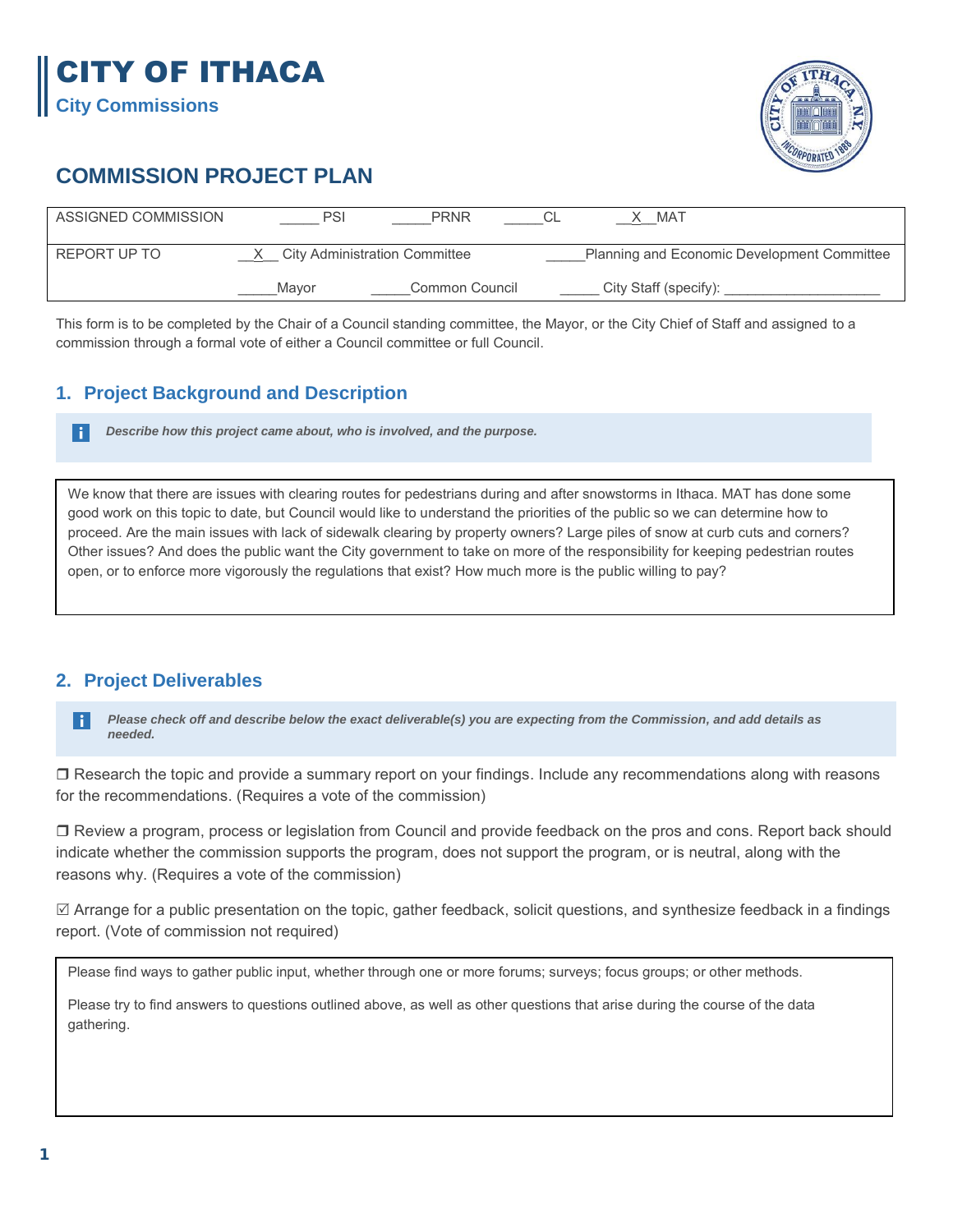H *Describe below the expectations of City Staff to support this work. List names of City Staff assigned to assist.*

Please work with the City Clerk, Julie Holcomb, on scheduling meetings and putting information on the City's website and social media.

Please work with the Planning Department, through Planning Director JoAnn Cornish, to get assistance on how to set up public forums that will generate productive feedback.

#### **4. Resources/Materials**

*List below any existing materials or resources that should be reviewed by the Commission as part of their work.*  $\mid \cdot \mid$ 

None

#### **5. Other Stakeholders or Community Partners**

*List below any other parties that should be included in the discussion or planning of this topic.*  $\vert \cdot \vert$ 

FLIC; Tompkins County Office for the Aging

#### **6. Timeline and Milestones**

*Please complete the preferred dates for the following milestones. Please use the MONTH/YEAR format.* l i l

| Progress Report 1:               | Public Input 1:               | Final Deliverables Due: |
|----------------------------------|-------------------------------|-------------------------|
| MONTH/YEAR                       | MONTH/YEAR                    | MONTH/YEAR              |
| Progress Report 2:<br>MONTH/YEAR | Public Input 2:<br>MONTH/YEAR |                         |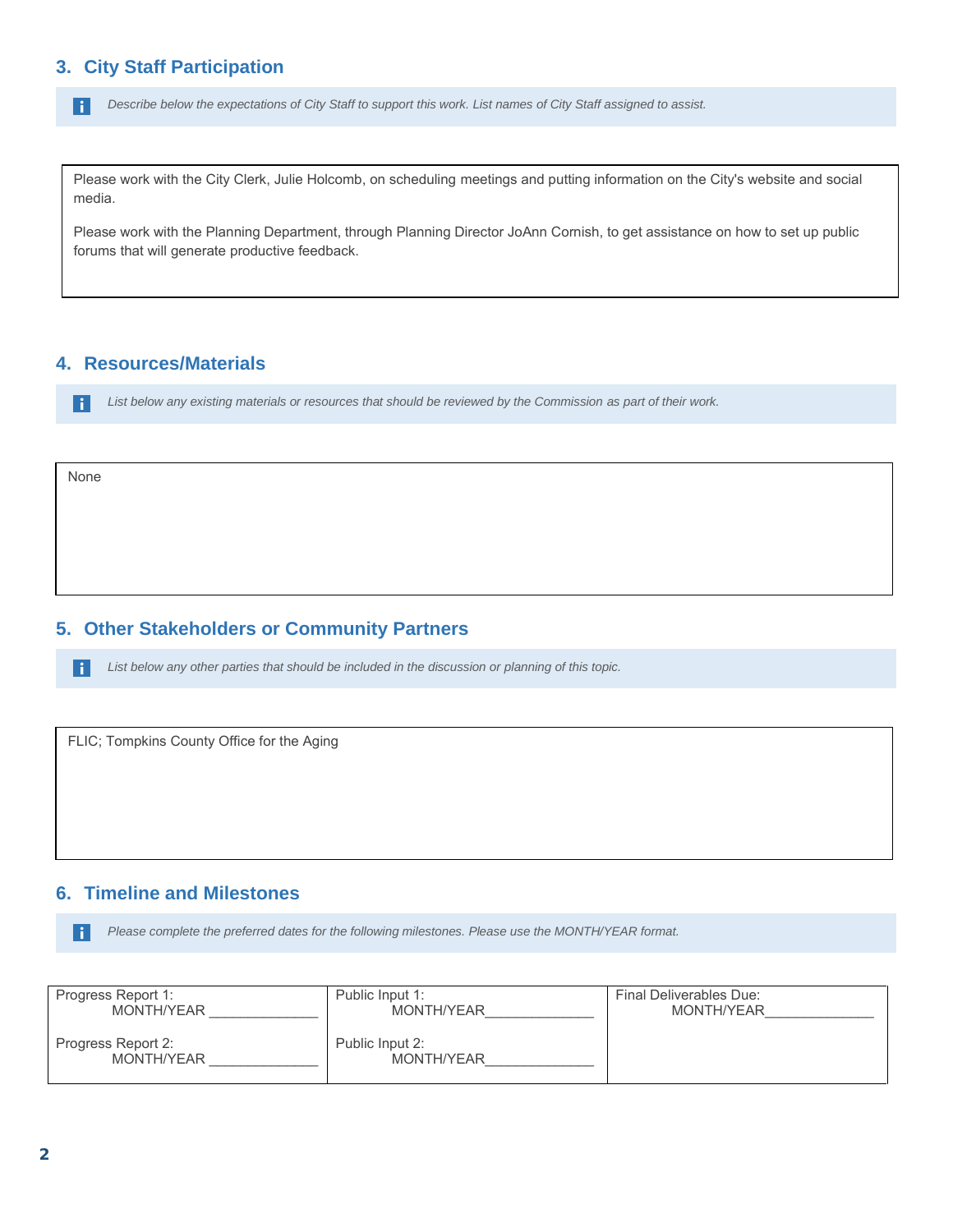# CITY OF ITHACA **City Commissions**

# **COMMISSION PROJECT PLAN**

| ASSIGNED COMMISSION | PSI                                  | <b>PRNR</b>    |                                             | <b>MAT</b>                       |  |
|---------------------|--------------------------------------|----------------|---------------------------------------------|----------------------------------|--|
| REPORT UP TO        | <b>City Administration Committee</b> |                | Planning and Economic Development Committee |                                  |  |
|                     | Mavor                                | Common Council |                                             | City Staff (specify): City Clerk |  |

This form is to be completed by the Chair of a Council standing committee, the Mayor, or the City Chief of Staff and assigned to a commission through a formal vote of either a Council committee or full Council.

## **1. Project Background and Description**

*Describe how this project came about, who is involved, and the purpose.*

The City's Social Media Policy was originally adopted by Common Council on June 6, 2011. The use of social media has increased dramatically since then and has become a primary communication tool used by a majority of city departments. The policy is outdated and is in need of an update.

## **2. Project Deliverables**

H

*Please check off and describe below the exact deliverable(s) you are expecting from the Commission, and add details as*   $\vert \cdot \vert$ *needed.* 

 Research the topic and provide a summary report on your findings. Include any recommendations along with reasons for the recommendations. (Requires a vote of the commission)

 Review a program, process or legislation from Council and provide feedback on the pros and cons. Report back should indicate whether the commission supports the program, does not support the program, or is neutral, along with the reasons why. (Requires a vote of the commission)

 $\Box$  Arrange for a public presentation on the topic, gather feedback, solicit questions, and synthesize feedback in a findings report. (Vote of commission not required)

The Public Safety and Information Commission has been asked to research best practices in the use of social media by government/not-for-profit agencies and to propose policy revisions. Once this work is complete the proposed policy update will be vetted by the City's Senior Staff for potential further revisions. Once complete, the policy will be put forward to either the Mayor or Common Council for approval, whichever is the desired course of action.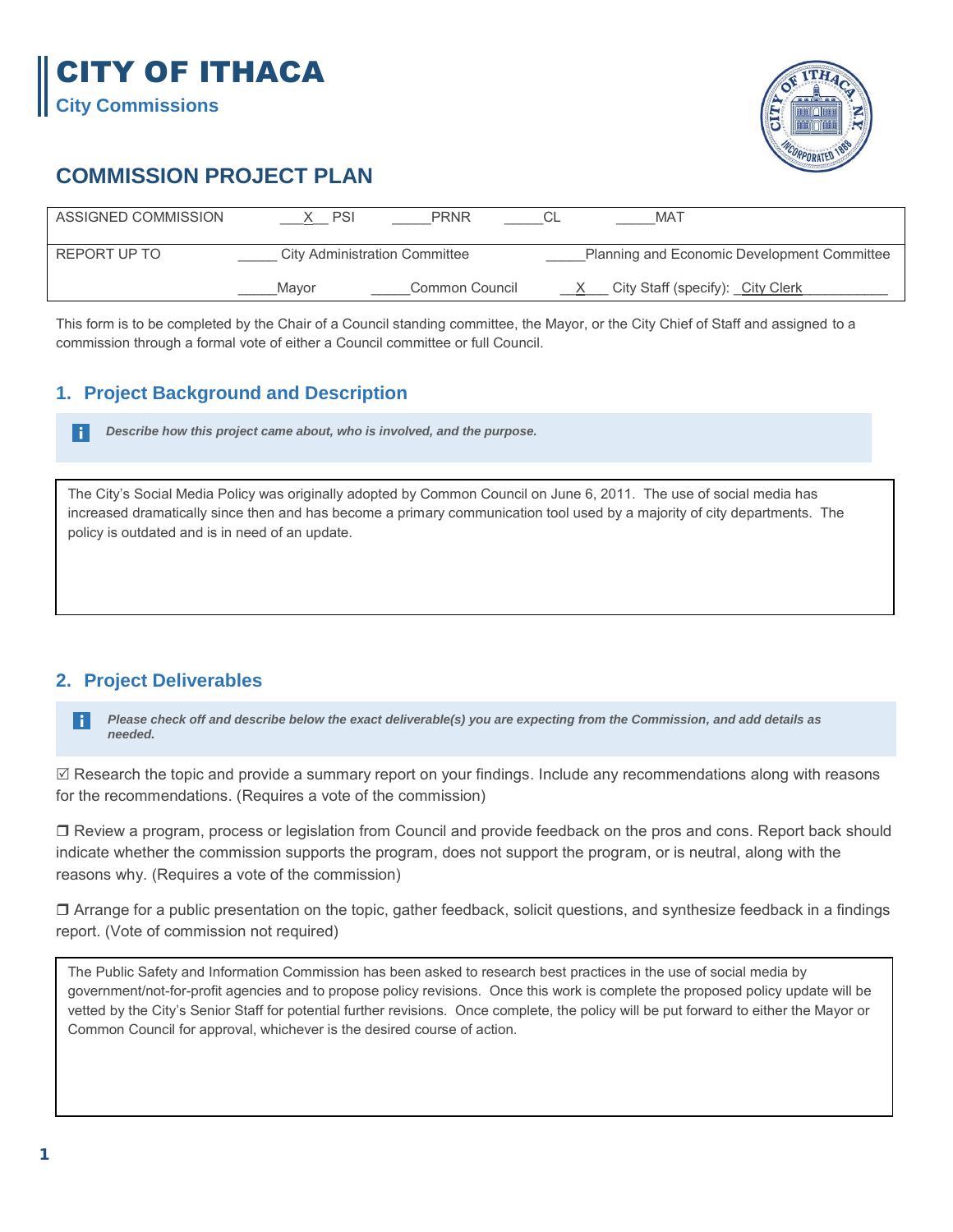H *Describe below the expectations of City Staff to support this work. List names of City Staff assigned to assist.*

City Clerk Holcomb and Public Information Specialist Faraday have provided the Commission with the background on the original policy development and current operating practices in City departments. Both remain available for questions and advice as needed.

#### **4. Resources/Materials**

 $\mid \cdot \mid$ 

H

*List below any existing materials or resources that should be reviewed by the Commission as part of their work.*

The City's existing social media policy, NYS Records and Archives policies regarding social media and record retention practices, sample social media policies from other governmental / not-for-profit agencies.

#### **5. Other Stakeholders or Community Partners**

*List below any other parties that should be included in the discussion or planning of this topic.*

Senior staff review of proposed revision, including Officer Jamie Williamson, PIO/IPD and Lt. Tom Basher, PIO/IFD.

#### **6. Timeline and Milestones**

*Please complete the preferred dates for the following milestones. Please use the MONTH/YEAR format.* h.

| Progress Report 1:                          | Public Input 1:               | Final Deliverables Due:     |
|---------------------------------------------|-------------------------------|-----------------------------|
| MONTH/YEAR February 2019                    | MONTH/YEAR                    | MONTH/YEAR March/April 2019 |
| Progress Report 2:<br>MONTH/YEAR March 2019 | Public Input 2:<br>MONTH/YEAR |                             |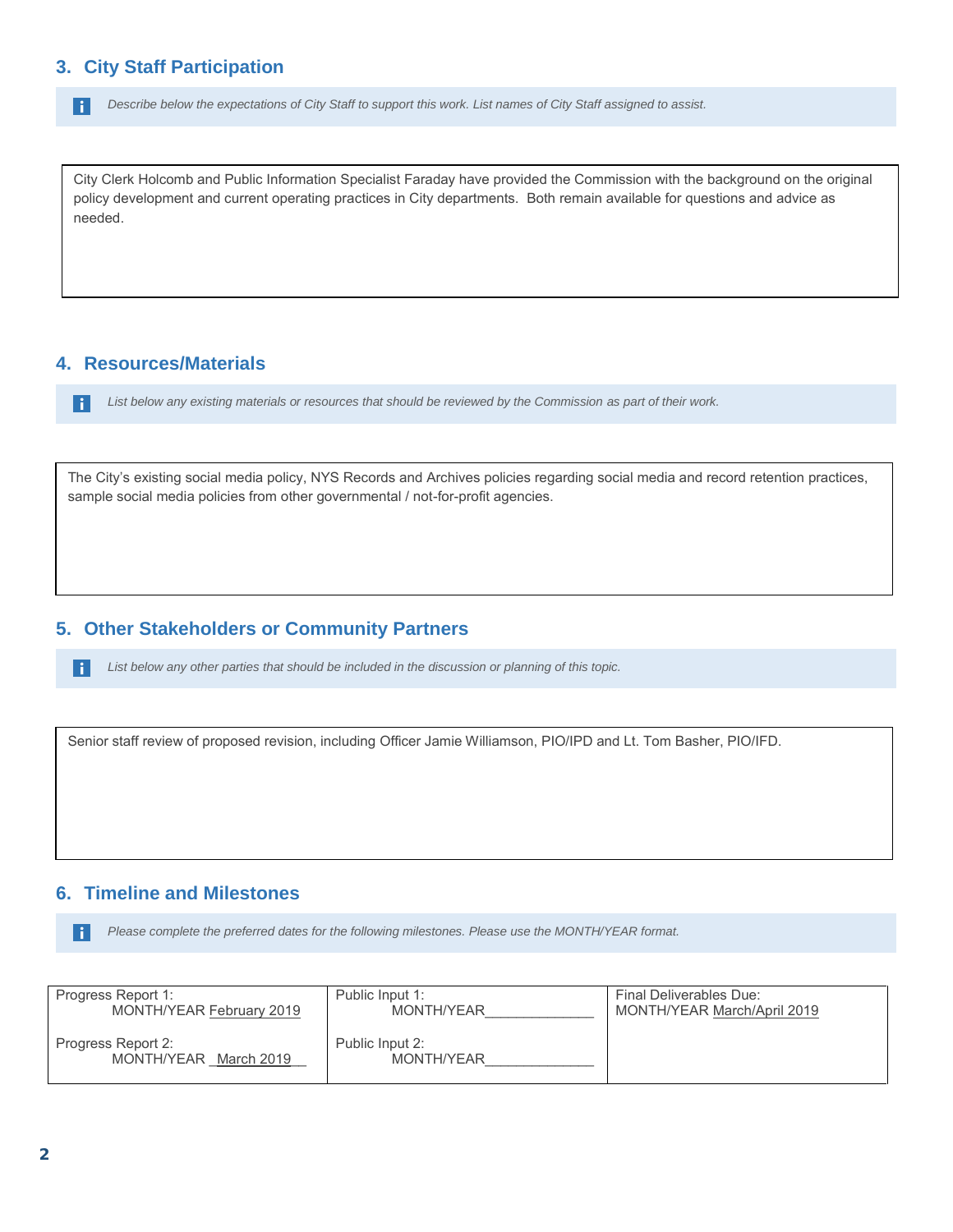# CITY OF ITHACA

**City Commissions** 



# **COMMISSION PROJECT PLAN**

| ASSIGNED COMMISSION | <b>PSI</b>                           | <b>PRNR</b>    | <b>MAT</b>                                  |  |
|---------------------|--------------------------------------|----------------|---------------------------------------------|--|
| REPORT UP TO        | <b>City Administration Committee</b> |                | Planning and Economic Development Committee |  |
|                     | Mavor                                | Common Council | City Staff (specify):                       |  |

This form is to be completed by the Chair of a Council standing committee, the Mayor, or the City Chief of Staff and assigned to a commission through a formal vote of either a Council committee or full Council.

## **1. Project Background and Description**

h. *Describe how this project came about, who is involved, and the purpose.*

Currently dogs are not allowed on the Commons except by special permit, as regulated by § 157-15 in the City Code. There are arguments both for and against changing the code to allow dogs. The police have reported that when they ask dog owners to take their dogs off the Commons, many of them react negatively. They have also reported that signage prohibiting dogs are insufficient.

Common Council has been reluctant to modify the current regulations out of concern that there could be problems if dogs are allowed on the Commons.

## **2. Project Deliverables**

*Please check off and describe below the exact deliverable(s) you are expecting from the Commission, and add details as*   $\vert \cdot \vert$ *needed.* 

 $\boxtimes$  Research the topic and provide a summary report on your findings. Include any recommendations along with reasons for the recommendations. (Requires a vote of the commission)

 Review a program, process or legislation from Council and provide feedback on the pros and cons. Report back should indicate whether the commission supports the program, does not support the program, or is neutral, along with the reasons why. (Requires a vote of the commission)

 $\Box$  Arrange for a public presentation on the topic, gather feedback, solicit questions, and synthesize feedback in a findings report. (Vote of commission not required)

We would like PSI to gather information about how dogs are regulated in other pedestrian malls and areas with large concentrations of pedestrians and make recommendations for how the City Code could be modified, if at all.

Areas to explore: dog waste; dogs off leash; dog bites; fights among dogs; signage; dogs in businesses; dogs around food vendors.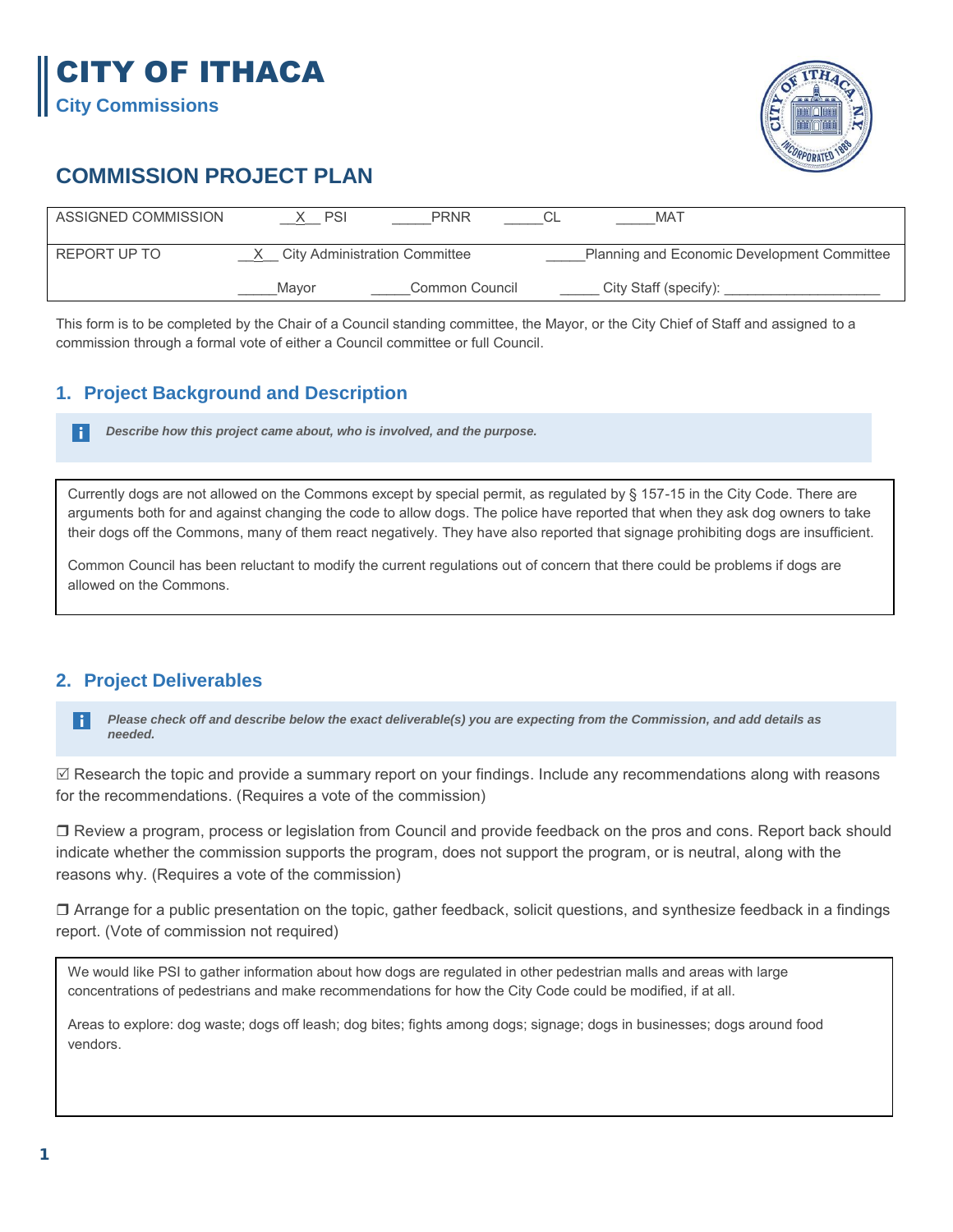H *Describe below the expectations of City Staff to support this work. List names of City Staff assigned to assist.*

City staff can provide information about current issues related to dogs and can help vet findings that the commission develops through their research. Department Heads or their designees who can help:

- Superintendent of Public Works Mike Thorne
- City Clerk Julie Holcomb
- Police Chief Pete Tyler

#### **4. Resources/Materials**

 $\mid \cdot \mid$ 

H

*List below any existing materials or resources that should be reviewed by the Commission as part of their work.*

City Code Chapter 157 Commons, specifically Section 157-15 Dogs and other animals.

#### **5. Other Stakeholders or Community Partners**

*List below any other parties that should be included in the discussion or planning of this topic.*

Downtown Ithaca Alliance should be consulted, and they can help connect with Commons merchants, residents and property owners.

#### **6. Timeline and Milestones**

*Please complete the preferred dates for the following milestones. Please use the MONTH/YEAR format.* H

| Progress Report 1:                        | Public Input 1:               | Final Deliverables Due: |
|-------------------------------------------|-------------------------------|-------------------------|
| MONTH/YEAR Apr 2019                       | MONTH/YEAR                    | MONTH/YEAR Sep 2019     |
| Progress Report 2:<br>MONTH/YEAR Jul 2019 | Public Input 2:<br>MONTH/YEAR |                         |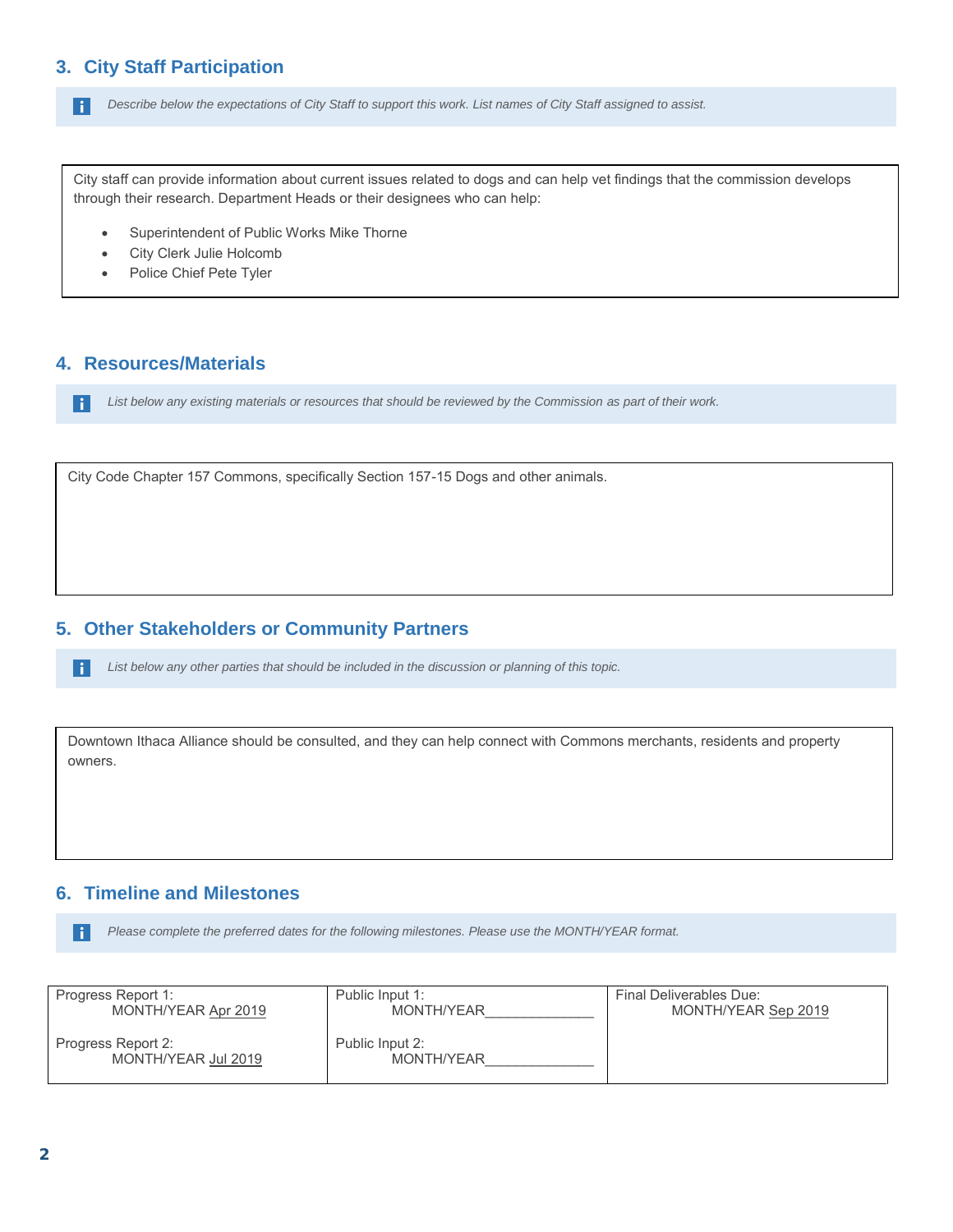# CITY OF ITHACA

**City Commissions** 

H.



# **COMMISSION PROJECT PLAN**

| ASSIGNED COMMISSION | PSI                                  | <b>PRNR</b>    | MA <sub>1</sub>                             |
|---------------------|--------------------------------------|----------------|---------------------------------------------|
| REPORT UP TO        | <b>City Administration Committee</b> |                | Planning and Economic Development Committee |
|                     | Mavor                                | Common Council | City Staff (specify):                       |

This form is to be completed by the Chair of a Council standing committee, the Mayor, or the City Chief of Staff and assigned to a commission through a formal vote of either a Council committee or full Council.

# **1. Project Background and Description**

*Describe how this project came about, who is involved, and the purpose.*

There are two issues related to flags in the City that could use some research and recommendations:

- 1. People and/or organizations request that the City fly a particular flag; for example the Pride Flag for the month of June. The City has no policy for which flags can be flown, for how long, on which flag poles, etc. In the absence of a policy, the City has been reluctant to fly any flags.
- 2. There are questions about when to fly flags at half-staff and for how long, and what protocol to follow. With limited staff, we cannot always follow the protocols set out by legislation. And when special circumstances arise, such as the death of a public figure, the City should have a policy on what to do. Currently, the staff person overseeing flag poles asks the Mayor for guidance.

# **2. Project Deliverables**

*Please check off and describe below the exact deliverable(s) you are expecting from the Commission, and add details as*  H *needed.* 

 $\boxtimes$  Research the topic and provide a summary report on your findings. Include any recommendations along with reasons for the recommendations. (Requires a vote of the commission)

 Review a program, process or legislation from Council and provide feedback on the pros and cons. Report back should indicate whether the commission supports the program, does not support the program, or is neutral, along with the reasons why. (Requires a vote of the commission)

 Arrange for a public presentation on the topic, gather feedback, solicit questions, and synthesize feedback in a findings report. (Vote of commission not required)

Come back to City Administration with recommendations for what to include in two flag-related policies::

- 1. Flying of special flags, including application process, who decides which can be flown, how to handle multiple requests for the same time period, who supplies and stores the flags, how long they can be flown, which flag poles the flags should fly on
- 2. Lowering flags to half-staff, including when flags are lowered, which flags are lowered and for how long; who has authority to make the decision; how is the public notified why the flag is lowered